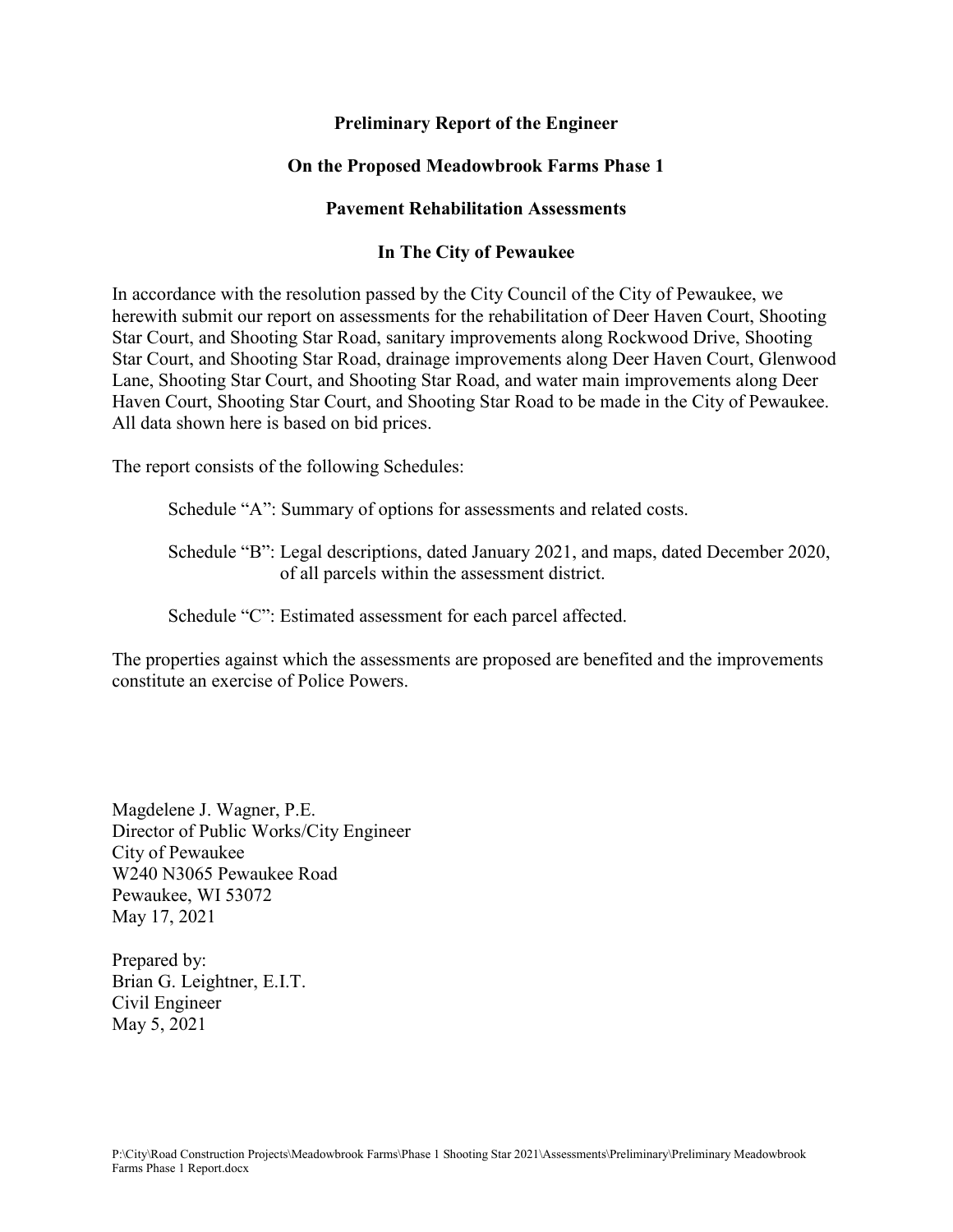## Schedule "A" – Meadowbrook Farms Phase 1

The City of Pewaukee is considering the pavement rehabilitation of Deer Haven Court, Shooting Star Court, and Shooting Star Road. The improvements consist of road rehabilitation, curb repair, inlet and drainage repair, sanitary manhole repair, and water valve repair, and related facilities.

The City of Pewaukee is also considering the repairs of sanitary manholes on Rockwood Drive as well as storm inlet installation and manhole replacement on Glenwood Lane.

The cost of the road improvements and 50% of curb repairs will be apportioned to all property owners abutting the street with direct or indirect access. The City of Pewaukee caps the road assessments to single family, duplex residential, and residential condominium properties. All other properties shall pay the full road assessment.

Inlet repairs, 50% of the curb repairs, and drainage improvements will be paid by the Storm Water Management Utility.

Sanitary sewer repairs will be paid by the Sewer Utility.

Water main repairs will be paid by the Water Utility.

It is recommended the costs for the improvements in Deer Haven Court, Shooting Star Court, and Shooting Star Road be determined on a unit basis.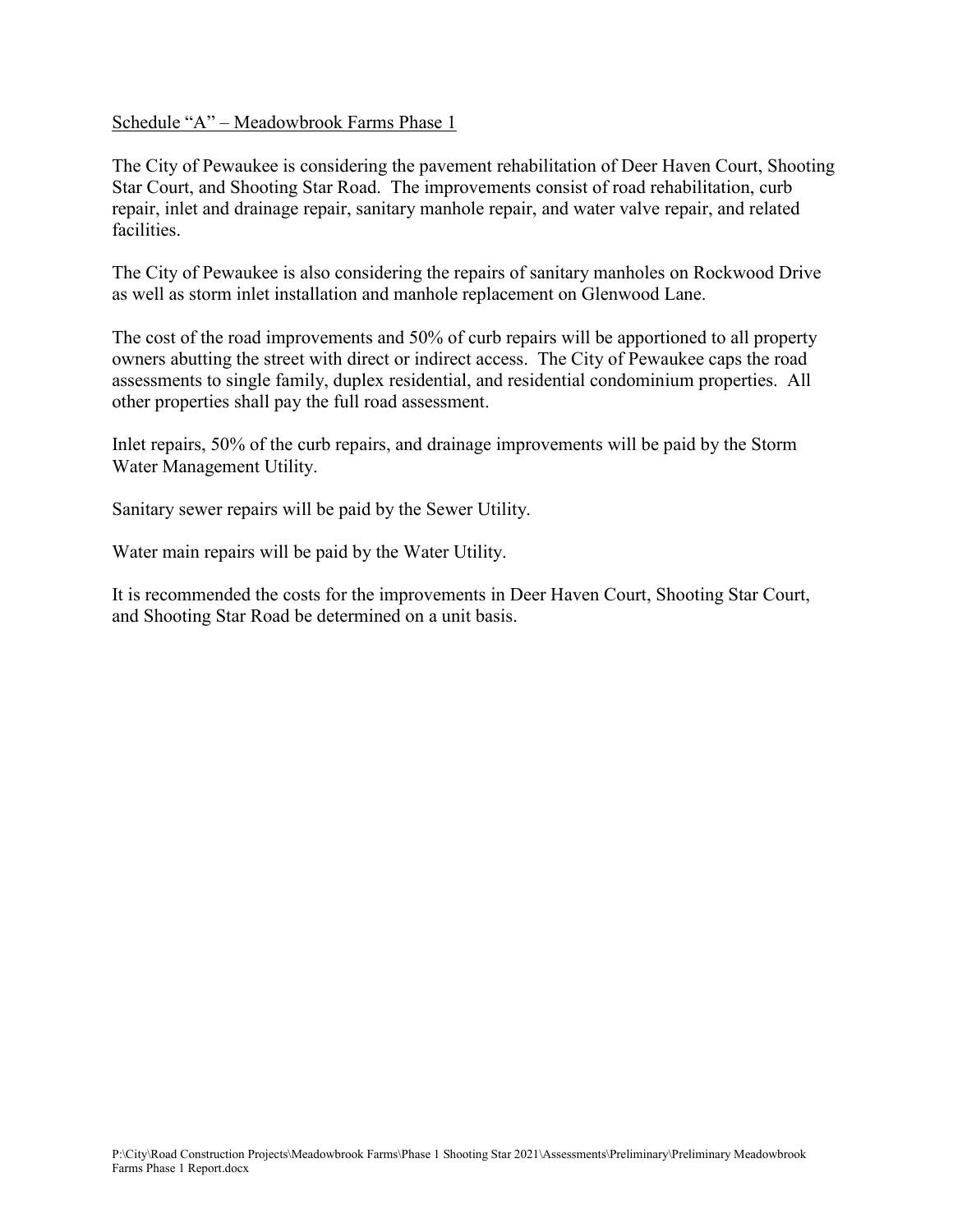# **UNIT RATE COMPUTATIONS**

# Road Rehabilitation Unit Rate – Meadowbrook Farms Phase 1

| Estimated Road Reconstruction Costs (see attached breakdown)                                                  | \$312,294.80      |
|---------------------------------------------------------------------------------------------------------------|-------------------|
| Engineering, Administration, & Contingencies                                                                  | \$93,688.44       |
| <b>Total Estimated Road Reconstruction Assessable Costs</b>                                                   | \$405,983.24      |
| $\frac{$405,983.24}{70 \text{ units}}$ = \$ 5,799.76/unit as the road rehabilitation Unit Rate <sup>1</sup> . |                   |
| Storm Water Management - Meadowbrook Farms Phase 1                                                            |                   |
| Estimated Storm Utility Costs (see attached breakdown)                                                        | \$85,102.88       |
| Engineering, Administration, & Contingencies                                                                  | \$25,530.86       |
| <b>Total Estimated Storm Utility Costs</b>                                                                    | \$110,633.74      |
| Sanitary Sewer Utility - Meadowbrook Farms Phase 1                                                            |                   |
| Estimated Sanitary Sewer Costs (see attached breakdown)                                                       | \$12,165.08       |
| Engineering, Administration, & Contingencies                                                                  | 3,649.52<br>\$    |
| <b>Total Estimated Sanitary Sewer Costs</b>                                                                   | \$15,814.60       |
| Water Utility - Meadowbrook Farms Phase 1                                                                     |                   |
| Estimated Water Utility Costs (see attached breakdown)                                                        | \$3,855.00        |
| Engineering, Administration, & Contingencies                                                                  | \$1,156.50        |
| <b>Total Estimated Water Utility Costs</b>                                                                    | \$5,011.50        |
| <b>COST SUMMARY</b>                                                                                           |                   |
| <b>Cost Summary</b>                                                                                           |                   |
| <b>Total Project Costs</b>                                                                                    | 537,443.09<br>\$  |
| Total Road Assessable Costs (deduct)                                                                          | \$(192,920.00)    |
| Sanitary Sewer Costs (deduct)                                                                                 | (15,814.60)<br>\$ |
| Storm Utility Costs (deduct)                                                                                  | \$(110, 633.74)   |
| Water Utility Costs (deduct)                                                                                  | \$<br>(5,011.50)  |

Net non-assessable and City Costs \$ 213,063.24

<span id="page-2-0"></span><sup>&</sup>lt;sup>1</sup> A maximum assessment of \$ 2,756.00 (2021 Pavement Cap) will be assessed to single family, duplex, and condominium residential properties.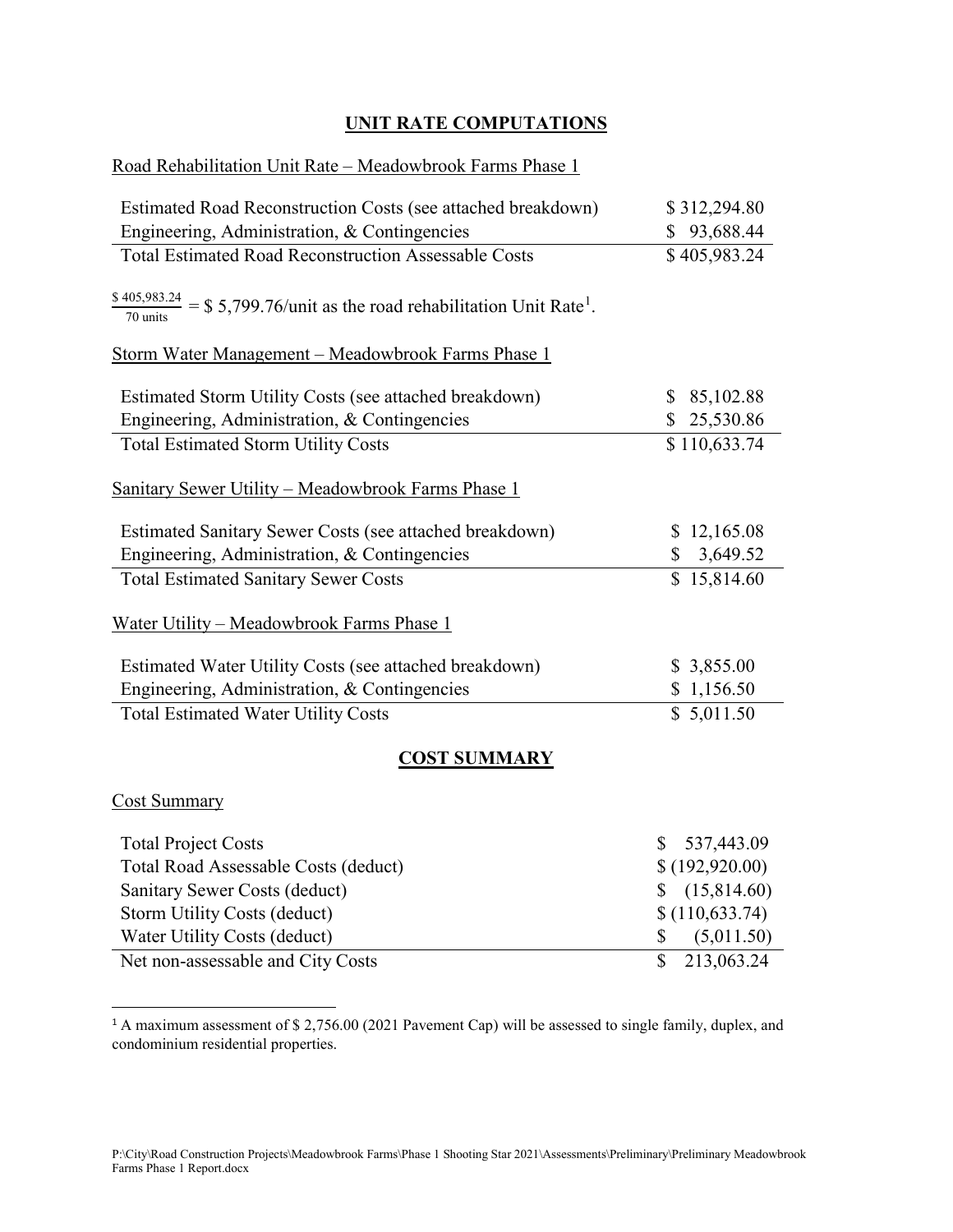Computation of Costs Total Rehabilitation Project Costs

|          |                                              |            | Estimated    | <b>Bid Unit</b> |                           |                  |
|----------|----------------------------------------------|------------|--------------|-----------------|---------------------------|------------------|
| Item No. | Description                                  | Unit       | Quantity     | Price           |                           | <b>Bid Price</b> |
| 1        | Mobilization                                 | L.S.       | 1            | \$<br>250.00    | \$                        | 250.00           |
| 2        | Traffic control                              | L.S.       | $\mathbf{1}$ | \$<br>250.00    | \$                        | 250.00           |
| 3        | Inlet sediment guards type "C"               | EA.        | 35           | \$<br>65.00     | \$                        | 2,275.00         |
|          | Dust control using water (Ordered by         | 1000       |              |                 |                           |                  |
| 4        | Engineer)                                    | <b>GAL</b> | 5            | \$<br>15.06     | \$                        | 75.30            |
| 5        | Full depth saw cut pavement                  | L.F.       | 75           | \$<br>7.75      | \$                        | 581.25           |
| 6        | Full depth pavement milling                  | S.Y.       | 11,200       | \$<br>3.68      | \$                        | 41,216.00        |
|          | 1 1/4-inch crushed limestone T.B. base       |            |              |                 |                           |                  |
| 7        | aggregate                                    | <b>TON</b> | 280          | \$<br>20.00     | $\boldsymbol{\mathsf{S}}$ | 5,600.00         |
|          | 3/4-inch crushed limestone T.B. base         |            |              |                 |                           |                  |
| 8        | aggregate                                    | <b>TON</b> | 80           | \$<br>20.00     | \$                        | 1,600.00         |
| 9        | Excavation below subgrade                    | C.Y.       | 970          | \$<br>24.58     | \$                        | 23,842.60        |
| 10       | Excavation below subgrade backfill           | <b>TON</b> | 1,940        | \$<br>14.88     | \$                        | 28,867.20        |
| 11       | Geo-grid subgrade stabilization material.    | S.Y.       | 2,900        | \$<br>4.13      | \$                        | 11,977.00        |
| 12       | 3 1/4-inch asphaltic concrete binder course  | <b>TON</b> | 2,310        | \$<br>48.69     |                           | \$112,473.90     |
| 13       | Tack coat                                    | <b>GAL</b> | 865          | \$<br>0.01      | \$                        | 8.65             |
| 14       | 1 3/4-inch asphaltic concrete surface course | <b>TON</b> | 1,240        | \$<br>57.91     | \$                        | 71,808.40        |
| 15       | 30-inch concrete curb and gutter replacement | L.F.       | 325          | \$<br>45.00     | \$                        | 14,625.00        |
|          | 30" HES concrete curb and gutter             |            |              |                 |                           |                  |
| 16       | replacement                                  | L.F.       | 111          | \$<br>49.00     | $\boldsymbol{\mathsf{S}}$ | 5,439.00         |
|          | Mountable concrete curb and gutter           |            |              |                 |                           |                  |
| 17       | replacement                                  | L.F.       | 28           | \$<br>50.00     | $\boldsymbol{\mathsf{S}}$ | 1,400.00         |
| 18       | Topsoil, seed, fertilizer, and mulch         | S.Y.       | 200          | \$<br>12.50     | $\boldsymbol{\mathsf{S}}$ | 2,500.00         |
|          | Repair Inlet 20.2-048 W268N2205 Shooting     |            |              |                 |                           |                  |
| 19       | <b>Star Road</b>                             | EA.        | $\mathbf{1}$ | \$1,400.00      | \$                        | 1,400.00         |
|          | Repair Inlet 20.2-072 N22W26739 Shooting     |            |              |                 |                           |                  |
| 20       | <b>Star Road</b>                             | EA.        | $\mathbf{1}$ | \$2,000.00      | $\boldsymbol{\mathsf{S}}$ | 2,000.00         |
|          | Repair Inlet 20.2-068 N22W26619 Shooting     |            |              |                 |                           |                  |
| 21       | <b>Star Road</b>                             | EA.        | $\mathbf{1}$ | \$1,400.00      | $\boldsymbol{\mathsf{S}}$ | 1,400.00         |
|          | Repair Inlet 20.2-065 N22W26550 Shooting     |            |              |                 |                           |                  |
| 22       | <b>Star Road</b>                             | EA.        | 1            | \$2,000.00      | $\mathbb{S}$              | 2,000.00         |
|          | 6-inch Concrete Driveway Replacement Inlet   |            |              |                 |                           |                  |
| 23       | 20.2-065                                     | S.F.       | 60           | \$<br>20.00     | $\mathbb{S}$              | 1,200.00         |
|          | Repair Inlet 20.2-066 N22W26579 Shooting     |            |              |                 |                           |                  |
| 24       | <b>Star Road</b>                             | EA.        | 1            | \$1,700.00      | $\mathbb{S}$              | 1,700.00         |
|          | Repair Inlet 20.1-046 W264N2045 Deer         |            |              |                 |                           |                  |
| 25       | Haven Court - easement                       | EA.        | $\mathbf{1}$ | \$1,100.00      | \$                        | 1,100.00         |
|          | Repair Inlet 20.1-038 N22W26497 Shooting     |            |              |                 |                           |                  |
| 26       | <b>Star Court</b>                            | EA.        | $\mathbf{1}$ | \$1,400.00      | $\mathbb{S}$              | 1,400.00         |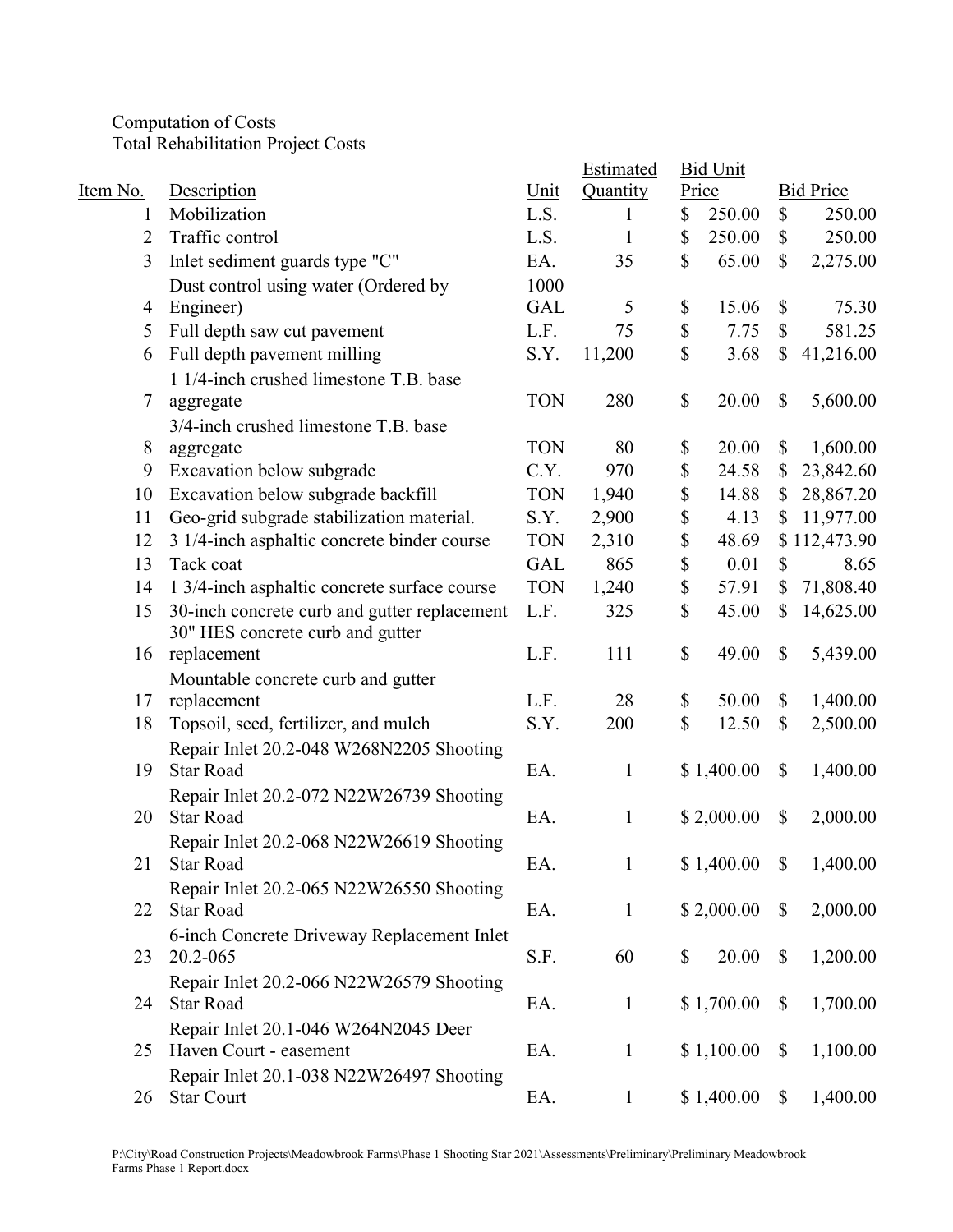Total Rehabilitation Project Costs – Continued

| Item No. | Description                                                                      | Unit       | Estimated<br>Quantity | <b>Bid Unit</b><br>Price |                           | <b>Bid Price</b> |
|----------|----------------------------------------------------------------------------------|------------|-----------------------|--------------------------|---------------------------|------------------|
| 27       | Repair Sanitary Manhole 20.2-002 Shooting<br><b>Star Road</b>                    | EA.        | $\mathbf{1}$          | \$2,500.00               | \$                        | 2,500.00         |
| 28       | Repair Sanitary Manhole 20.2-006 Shooting<br><b>Star Road</b>                    | EA.        | $\mathbf{1}$          | \$2,500.00               | $\boldsymbol{\mathsf{S}}$ | 2,500.00         |
| 29       | Repair Sanitary Manhole 20.1-002 Shooting<br><b>Star Road</b>                    | EA.        | $\mathbf{1}$          | 750.00<br>\$             | $\mathbb{S}$              | 750.00           |
| 30       | Repair Sanitary Manhole 20.1-003 Shooting<br><b>Star Court</b>                   | EA.        | 1                     | \$2,500.00               | $\boldsymbol{\mathsf{S}}$ | 2,500.00         |
| 31       | Repair Water Valve 20.1-H5 Deer Haven<br>Court                                   | EA.        | 1                     | \$<br>250.00             | $\mathbb{S}$              | 250.00           |
| 32       | Repair Water Valve 20.1-030 Deer Haven<br>Court                                  | EA.        | $\mathbf{1}$          | \$<br>450.00             | $\mathbb{S}$              | 450.00           |
| 33       | Repair Water Valve 20.1-H3 Deer Haven<br>Court                                   | EA.        | $\mathbf{1}$          | \$<br>550.00             | $\mathbb{S}$              | 550.00           |
| 34       | Repair Water Valve 20.1-031 Shooting Star<br>Road                                | EA.        | $\mathbf{1}$          | \$<br>450.00             | $\mathbb{S}$              | 450.00           |
| 35       | Repair Water Valve 20.2-008 Shooting Star<br>Road                                | EA.        | $\mathbf{1}$          | \$<br>450.00             | $\mathbb{S}$              | 450.00           |
| 36       | Repair Water Valve 20.2-005 Shooting Star<br>Road                                | EA.        | $\mathbf{1}$          | \$<br>450.00             | $\mathbb{S}$              | 450.00           |
| 37       | Repair Water Valve 20.2-004 Shooting Star<br>Road                                | EA.        | $\mathbf{1}$          | \$<br>550.00             | $\mathbb{S}$              | 550.00           |
| 38       | Repair Water Valve 20.2-003 Shooting Star<br>Road                                | EA.        | $\mathbf{1}$          | \$<br>250.00             | $\mathbb{S}$              | 250.00           |
| 39       | Repair Water Valve 20.2-012 Shooting Star<br>Road                                | EA.        | $\mathbf{1}$          | \$<br>450.00             | $\mathbb{S}$              | 450.00           |
| 40       | Televised Sewer Piping Cleaning and<br>Inspection                                | L.F.       | 536                   | \$<br>12.63              | $\boldsymbol{\mathsf{S}}$ | 6,769.68         |
| 41       | 12-inch Diameter CIPP lining INL 20.2-066<br>in Shooting Star Road               | L.F.       | 29                    | \$<br>188.89             | \$                        | 5,477.81         |
| 42       | 15-inch Diameter CIPP lining MH 20.2-122<br>to MH 20.2-123 in Shooting Star Road | L.F.       | 324                   | \$<br>62.63              | $\mathbb{S}$              | 20,292.12        |
| $MA-A1$  | Repair Sanitary Manhole 23.2-010<br>Rockwood Drive                               | EA.        | $\mathbf{1}$          | \$1,950.04               | \$                        | 1,950.04         |
| $MA-A2$  | Repair Sanitary Manhole 23.3-025<br>Rockwood Drive                               | EA.        | $\mathbf{1}$          | \$1,950.04               | \$                        | 1,950.04         |
| $MA-A3$  | Asphaltic Concrete Trench Patch-Glenwood<br>Lane                                 | S.Y.       | 28                    | \$<br>175.00             | \$                        | 4,900.00         |
| MA-A4    | 1 1/4-inch crushed limestone T.B. base<br>aggregate-Glenwood Lane                | <b>TON</b> | $\overline{2}$        | \$<br>11.87              | $\boldsymbol{\mathsf{S}}$ | 23.74            |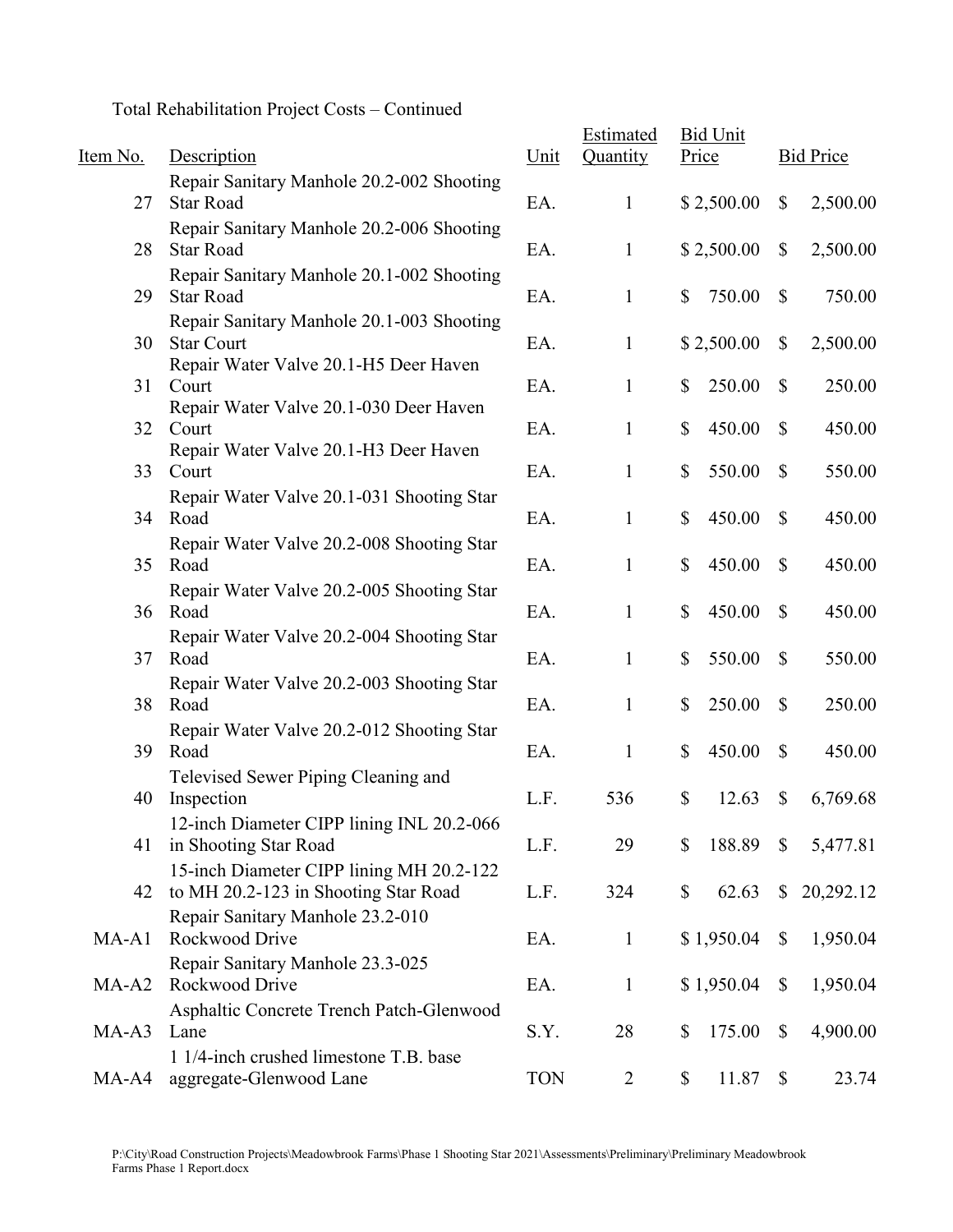Total Rehabilitation Project Costs – Continued

|                                              |            | Estimated                                    |    |        |                                                      |              |
|----------------------------------------------|------------|----------------------------------------------|----|--------|------------------------------------------------------|--------------|
| Description                                  | Unit       | Quantity                                     |    |        | <b>Bid Price</b>                                     |              |
| 3/4-inch crushed limestone T.B. base         |            |                                              |    |        |                                                      |              |
| aggregate-Glenwood Lane                      | <b>TON</b> | 2                                            | \$ | 11.87  | S                                                    | 23.74        |
| Storm Inlet-Glenwood Lane                    | EA.        | 2                                            |    |        | \$                                                   | 7,300.00     |
| 12-inch RCP CL V storm Sewer in Slurry       |            |                                              |    |        |                                                      |              |
| Backfill-Glenwood Lane                       | L.F.       | 31                                           | S  | 250.00 | S                                                    | 7,750.00     |
| Remove and Reset Mailbox-Glenwood Lane       | EA.        |                                              | \$ | 150.00 | \$                                                   | 150.00       |
| Topsoil, seed, fertilizer and mulch-Glenwood |            |                                              |    |        |                                                      |              |
| Lane                                         | S.Y.       | 20                                           | \$ | 12.50  | <sup>\$</sup>                                        | 250.00       |
| 30-inch concrete curb and gutter             |            |                                              |    |        |                                                      |              |
| replacement-Glenwood Lane                    | L.F.       | 25                                           | \$ | 50.00  | S                                                    | 1,250.00     |
| Televised Sewer Piping Cleaning and          |            |                                              |    |        |                                                      |              |
| Inspection-Glenwood Lane                     | L.F.       | 31                                           | \$ | 58.59  | <sup>\$</sup>                                        | 1,816.29     |
| Storm Manhole-Glenwood Lane                  | EA.        |                                              |    |        | S                                                    | 4,000.00     |
| 6-inch Drain Tile-Glenwood Lane              | L.F.       | 5                                            | \$ | 85.00  | $\mathbb{S}$                                         | 425.00       |
| <b>Subtotal of Contract</b>                  |            |                                              |    |        |                                                      | \$413,417.76 |
|                                              |            |                                              |    |        |                                                      | \$124,025.33 |
| <b>Total Project Costs</b>                   |            |                                              |    |        |                                                      | \$537,443.09 |
|                                              |            | Engineering, Administration, & Contingencies |    |        | <b>Bid Unit</b><br>Price<br>\$3,650.00<br>\$4,000.00 |              |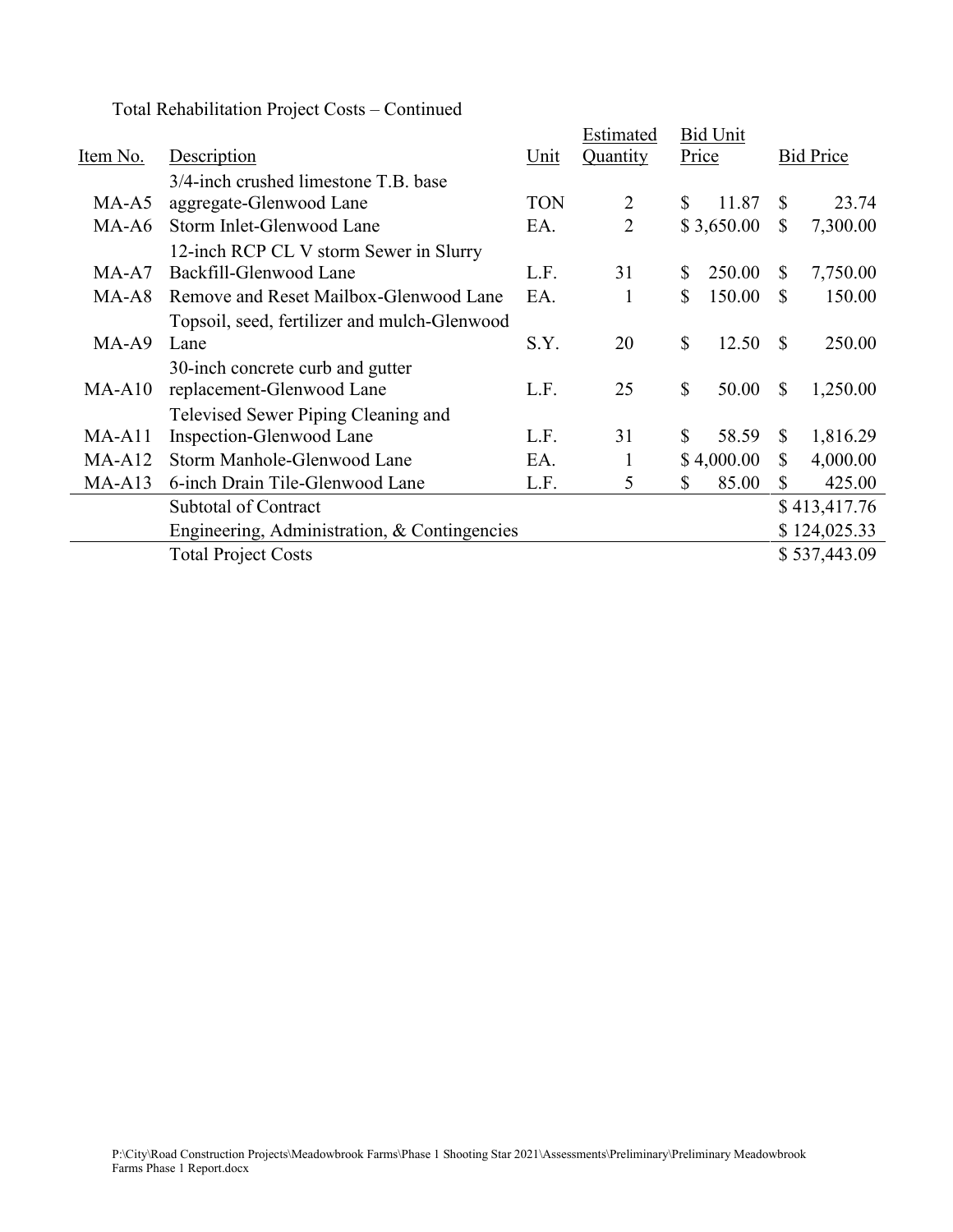| Item           |                                                 |            | Estimated |              | <b>Bid Unit</b> |              |                  |
|----------------|-------------------------------------------------|------------|-----------|--------------|-----------------|--------------|------------------|
| <u>No.</u>     | Description                                     | Unit       | Quantity  |              | Price           |              | <b>Bid Price</b> |
| 1              | Mobilization                                    | L.S.       | 0.75      |              | \$250.00        | \$           | 187.50           |
| $\overline{2}$ | Traffic control                                 | L.S.       | 0.75      |              | \$250.00        | \$           | 187.50           |
| 3              | Inlet sediment guards type "C"                  | EA.        | 17.5      |              | \$65.00         | \$           | 1,137.50         |
|                | Dust control using water (Ordered by            | 1000       |           |              |                 |              |                  |
| $\overline{4}$ | Engineer)                                       | <b>GAL</b> | 5         | $\mathbb{S}$ | 15.06           | \$           | 75.30            |
| 5              | Full depth saw cut pavement                     | L.F.       | 75        | $\mathbb{S}$ | 7.75            | \$           | 581.25           |
| 6              | Full depth pavement milling                     | S.Y.       | 11200     | $\mathbb{S}$ | 3.68            | $\mathbb{S}$ | 41,216.00        |
|                | 1 1/4-inch crushed limestone T.B. base          |            |           |              |                 |              |                  |
| $\tau$         | aggregate                                       | <b>TON</b> | 280       | $\mathbb{S}$ | 20.00           | $\mathbb{S}$ | 5,600.00         |
|                | 3/4-inch crushed limestone T.B. base            |            |           |              |                 |              |                  |
| 8              | aggregate                                       | <b>TON</b> | 80        | \$           | 20.00           | \$           | 1,600.00         |
| 9              | Excavation below subgrade                       | C.Y.       | 970       | $\mathbb{S}$ | 24.58           | $\mathbb{S}$ | 23,842.60        |
| 10             | Excavation below subgrade backfill              | <b>TON</b> | 1940      | $\mathbb{S}$ | 14.88           | $\mathbb{S}$ | 28,867.20        |
|                | Geo-grid subgrade stabilization                 |            |           |              |                 |              |                  |
| 11             | material.                                       | S.Y.       | 2900      | $\mathbb{S}$ | 4.13            | \$           | 11,977.00        |
|                | 3 1/4-inch asphaltic concrete binder            |            |           |              |                 |              |                  |
| 12             | course                                          | <b>TON</b> | 2310      | $\mathbb{S}$ | 48.69           |              | \$112,473.90     |
| 13             | Tack coat                                       | <b>GAL</b> | 865       | \$           | 0.01            | $\mathbb{S}$ | 8.65             |
|                | 1 3/4-inch asphaltic concrete surface           |            |           |              |                 |              |                  |
| 14             | course                                          | <b>TON</b> | 1240      | $\mathbb{S}$ | 57.91           | \$           | 71,808.40        |
| 15             | 30-inch concrete curb and gutter<br>replacement | L.F.       | 162.5     | $\mathbb{S}$ | 45.00           | \$           | 7,312.50         |
|                | 30" HES concrete curb and gutter                |            |           |              |                 |              |                  |
| 16             | replacement                                     | L.F.       | 55.5      | $\mathbb{S}$ | 49.00           | \$           | 2,719.50         |
|                | Mountable concrete curb and gutter              |            |           |              |                 |              |                  |
| 17             | replacement                                     | L.F.       | 14        | \$           | 50.00           | $\mathbb{S}$ | 700.00           |
| 18             | Topsoil, seed, fertilizer, and mulch            | S.Y.       | 160       | $\mathbb{S}$ | 12.50           | \$           | 2,000.00         |
|                | Subtotal of Contract                            |            |           |              |                 |              | \$312,294.80     |
|                | Engineering, Administration, & Contingencies    |            |           |              |                 | \$           | 93,688.44        |
|                | <b>Total Project Costs</b>                      |            |           |              |                 |              | \$405,983.24     |
|                |                                                 |            |           |              |                 |              |                  |

Total Road Rehabilitation & Assessment Costs

Total Units abutting the Road  $= 70$  units

Computation of Unit Cost:  $\frac{$405,983.24}{70 \text{ units}} = $5,799.76/\text{unit}$ 

Use \$5,799.76 as the Road Rehabilitation Unit Rate<sup>[1](#page-6-0)</sup>.

<span id="page-6-0"></span><sup>1</sup> A maximum assessment of \$2,756.00 (2021 Pavement Cap) will be assessed to single family, duplex, and condominium residential properties.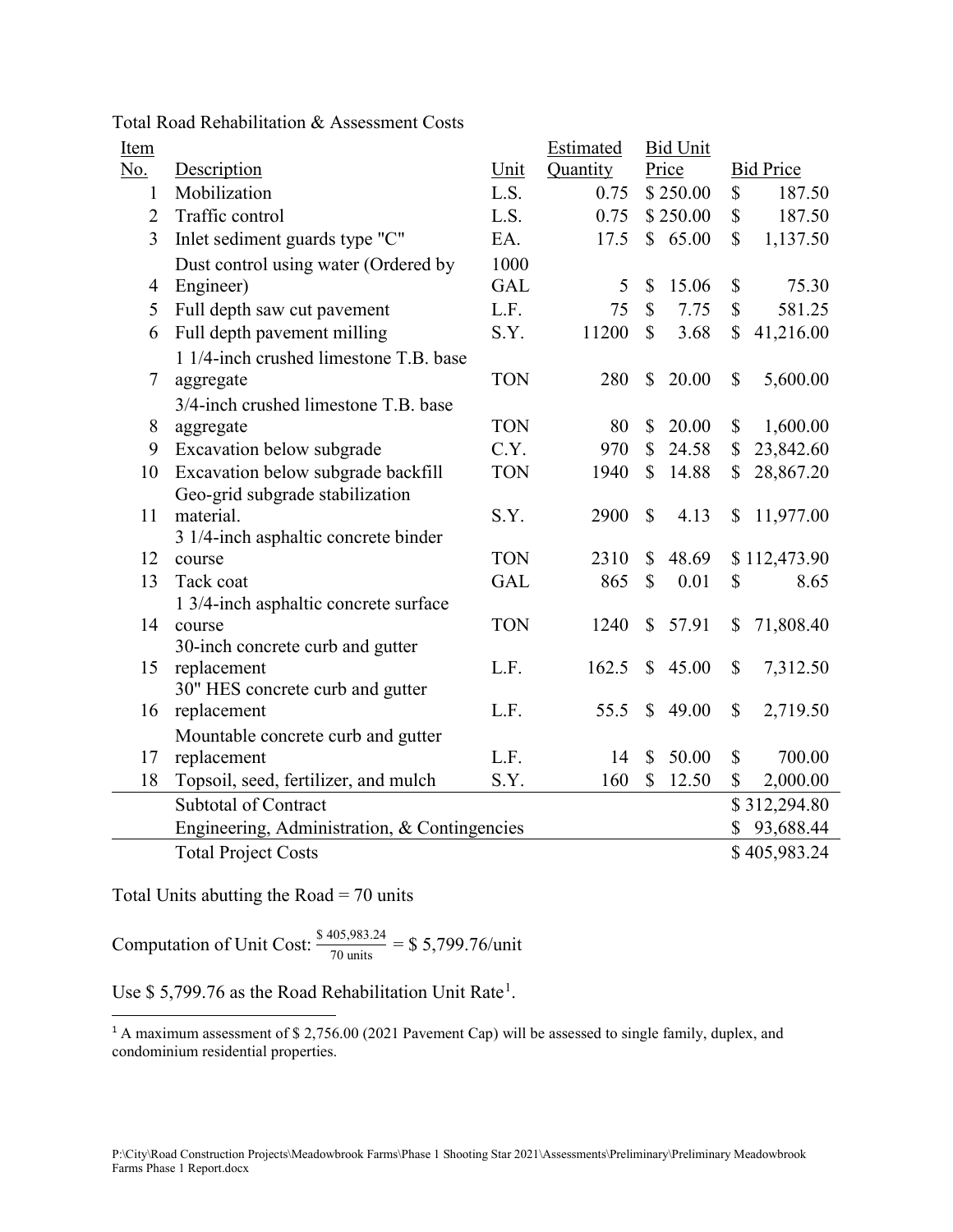Total Storm Water Utility Costs

|                |                                      |            | Estimated      |                           | <b>Bid Unit</b> |                           |                  |
|----------------|--------------------------------------|------------|----------------|---------------------------|-----------------|---------------------------|------------------|
| Item No.       | Description                          | Unit       | Quantity       |                           | Price           |                           | <b>Bid Price</b> |
| 1              | Mobilization                         | L.S.       | 0.21           | \$                        | 250.00          | \$                        | 52.50            |
| $\overline{2}$ | Traffic control                      | L.S.       | 0.21           | \$                        | 250.00          | \$                        | 52.50            |
| 3              | Inlet sediment guards type "C"       | EA.        | 17.5           | $\mathbb{S}$              | 65.00           | $\mathbb{S}$              | 1,137.50         |
|                | 30-inch concrete curb and gutter     |            |                |                           |                 |                           |                  |
| 15             | replacement                          | L.F.       | 162.5          | $\mathbb{S}$              | 45.00           | \$                        | 7,312.50         |
|                | 30" HES concrete curb and gutter     |            |                |                           |                 |                           |                  |
| 16             | replacement                          | L.F.       | 55.5           | $\mathbb{S}$              | 49.00           | \$                        | 2,719.50         |
|                | Mountable concrete curb and gutter   |            |                |                           |                 |                           |                  |
| 17             | replacement                          | L.F.       | 14             | $\mathbb{S}$              | 50.00           | \$                        | 700.00           |
| 18             | Topsoil, seed, fertilizer, and mulch | S.Y.       | 40             | $\mathbb{S}$              | 12.50           | $\mathbb{S}$              | 500.00           |
|                | Repair Inlet 20.2-048 W268N2205      |            |                |                           |                 |                           |                  |
| 19             | <b>Shooting Star Road</b>            | EA.        | $\mathbf{1}$   |                           | \$1,400.00      | \$                        | 1,400.00         |
|                | Repair Inlet 20.2-072 N22W26739      |            |                |                           |                 |                           |                  |
| 20             | <b>Shooting Star Road</b>            | EA.        | 1              |                           | \$2,000.00      | \$                        | 2,000.00         |
|                | Repair Inlet 20.2-068 N22W26619      |            |                |                           |                 |                           |                  |
| 21             | <b>Shooting Star Road</b>            | EA.        | $\mathbf{1}$   |                           | \$1,400.00      | \$                        | 1,400.00         |
|                | Repair Inlet 20.2-065 N22W26550      |            |                |                           |                 |                           |                  |
| 22             | Shooting Star Road                   | EA.        | 1              |                           | \$2,000.00      | \$                        | 2,000.00         |
|                | 6-inch Concrete Driveway             |            |                |                           |                 |                           |                  |
| 23             | Replacement Inlet 20.2-065           | S.F.       | 60             | $\mathbb{S}$              | 20.00           | $\boldsymbol{\mathsf{S}}$ | 1,200.00         |
|                | Repair Inlet 20.2-066 N22W26579      |            |                |                           |                 |                           |                  |
| 24             | <b>Shooting Star Road</b>            | EA.        | $\mathbf{1}$   |                           | \$1,700.00      | \$                        | 1,700.00         |
|                | Repair Inlet 20.1-046 W264N2045      |            |                |                           |                 |                           |                  |
| 25             | Deer Haven Court - easement          | EA.        | $\mathbf{1}$   |                           | \$1,100.00      | \$                        | 1,100.00         |
|                | Repair Inlet 20.1-038 N22W26497      |            |                |                           |                 |                           |                  |
| 26             | <b>Shooting Star Court</b>           | EA.        | $\mathbf{1}$   |                           | \$1,400.00      | \$                        | 1,400.00         |
|                | Televised Sewer Piping Cleaning and  |            |                |                           |                 |                           |                  |
| 40             | Inspection                           | L.F.       | 536            | $\mathbb{S}$              | 12.63           | \$                        | 6,769.68         |
|                | 12-inch Diameter CIPP lining INL     |            |                |                           |                 |                           |                  |
| 41             | 20.2-066 in Shooting Star Road       | L.F.       | 29             | $\mathbb{S}$              | 188.89          | $\mathbb{S}$              | 5,477.81         |
|                | 15-inch Diameter CIPP lining MH      |            |                |                           |                 |                           |                  |
|                | 20.2-122 to MH 20.2-123 in Shooting  |            |                |                           |                 |                           |                  |
| 42             | <b>Star Road</b>                     | L.F.       | 324 \$         |                           | 62.63           | $\mathbb{S}$              | 20,292.12        |
|                | Asphaltic Concrete Trench Patch-     |            |                |                           |                 |                           |                  |
| $MA-A3$        | Glenwood Lane                        | S.Y.       | 28             | $\mathbb{S}$              | 175.00          | \$                        | 4,900.00         |
|                | 1 1/4-inch crushed limestone T.B.    |            |                |                           |                 |                           |                  |
| MA-A4          | base aggregate-Glenwood Lane         | <b>TON</b> | $\overline{2}$ | $\boldsymbol{\mathsf{S}}$ | 11.87           | $\boldsymbol{\mathsf{S}}$ | 23.74            |
|                | 3/4-inch crushed limestone T.B. base |            |                |                           |                 |                           |                  |
| MA-A5          | aggregate-Glenwood Lane              | <b>TON</b> | 2              | $\mathbb{S}$              | 11.87           | \$                        | 23.74            |
| MA-A6          | Storm Inlet-Glenwood Lane            | EA.        | $\overline{2}$ |                           | \$3,650.00      | \$                        | 7,300.00         |
|                |                                      |            |                |                           |                 |                           |                  |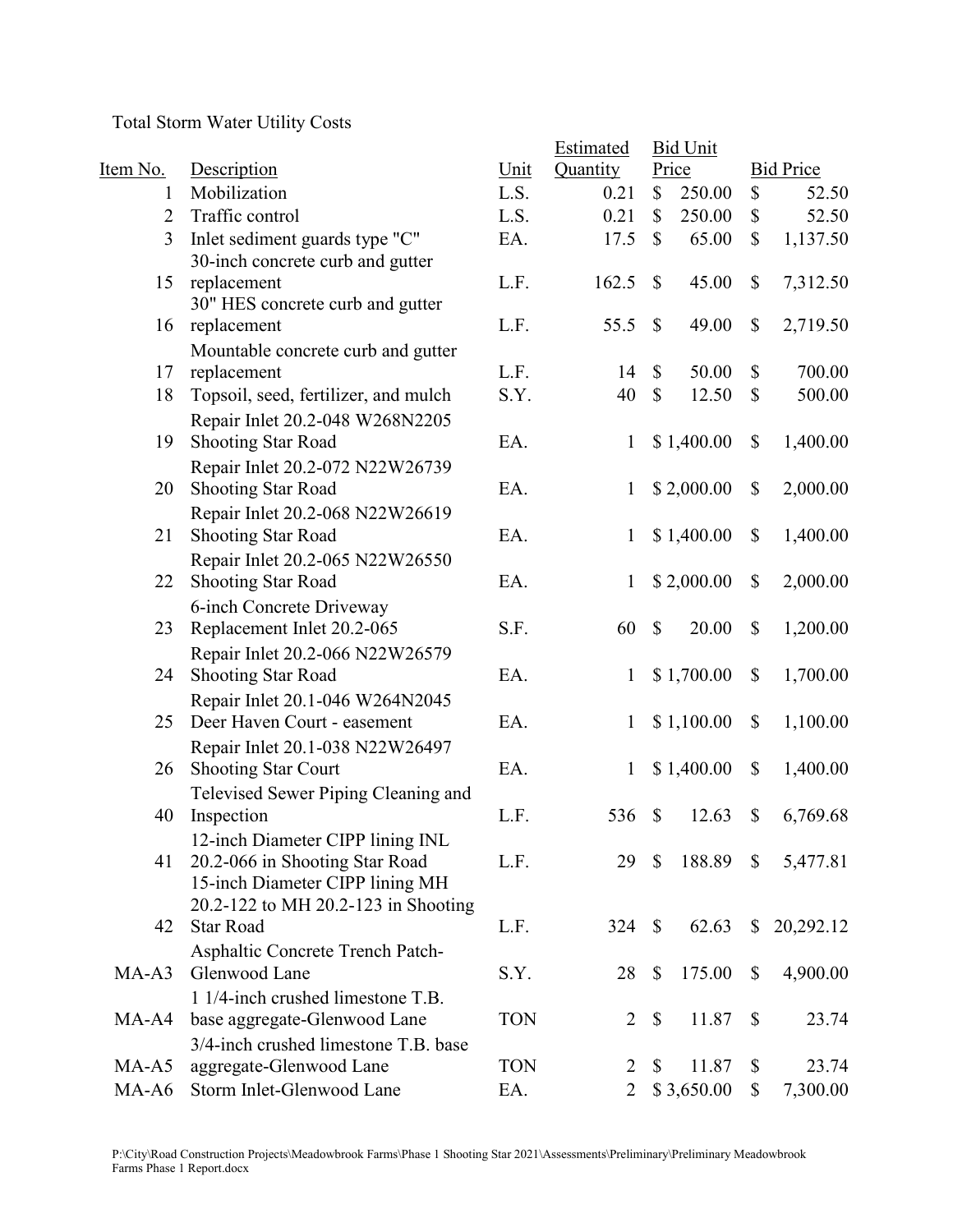| Total Storm Water Utility Costs – Continued |  |  |  |  |
|---------------------------------------------|--|--|--|--|
|---------------------------------------------|--|--|--|--|

|          |                                              | Estimated |              | <b>Bid Unit</b> |            |               |                  |  |
|----------|----------------------------------------------|-----------|--------------|-----------------|------------|---------------|------------------|--|
| Item No. | Description                                  | Unit      | Quantity     | Price           |            |               | <b>Bid Price</b> |  |
|          | 12-inch RCP CL V storm Sewer in              |           |              |                 |            |               |                  |  |
| MA-A7    | Slurry Backfill-Glenwood Lane                | L.F.      | 31           | \$              | 250.00     | \$            | 7,750.00         |  |
|          | Remove and Reset Mailbox-                    |           |              |                 |            |               |                  |  |
| MA-A8    | Glenwood Lane                                | EA.       | $\mathbf{1}$ | \$              | 150.00     | <sup>\$</sup> | 150.00           |  |
|          | Topsoil, seed, fertilizer and mulch-         |           |              |                 |            |               |                  |  |
| $MA-A9$  | Glenwood Lane                                | S.Y.      | 20           | <sup>\$</sup>   | 12.50      | S             | 250.00           |  |
|          | 30-inch concrete curb and gutter             |           |              |                 |            |               |                  |  |
| MA-A10   | replacement-Glenwood Lane                    | L.F.      | 25           | <sup>\$</sup>   | 50.00      | S             | 1,250.00         |  |
|          | Televised Sewer Piping Cleaning and          |           |              |                 |            |               |                  |  |
| $MA-A11$ | Inspection-Glenwood Lane                     | L.F.      | 31           | <sup>S</sup>    | 58.59      | $\mathbb{S}$  | 1,816.29         |  |
| $MA-A12$ | Storm Manhole-Glenwood Lane                  | EA.       |              |                 | \$4,000.00 | \$            | 4,000.00         |  |
| $MA-A13$ | 6-inch Drain Tile-Glenwood Lane              | L.F.      | 5            | $\mathbb{S}$    | 85.00      | \$            | 425.00           |  |
|          | <b>Subtotal of Contract</b>                  |           |              |                 |            | \$            | 85,102.88        |  |
|          | Engineering, Administration, & Contingencies |           |              |                 |            | \$            | 25,530.86        |  |
|          | <b>Total Project Costs</b>                   |           |              |                 |            |               | \$110,633.74     |  |

Total Estimated Storm Water Utility Costs = \$ 110,633.74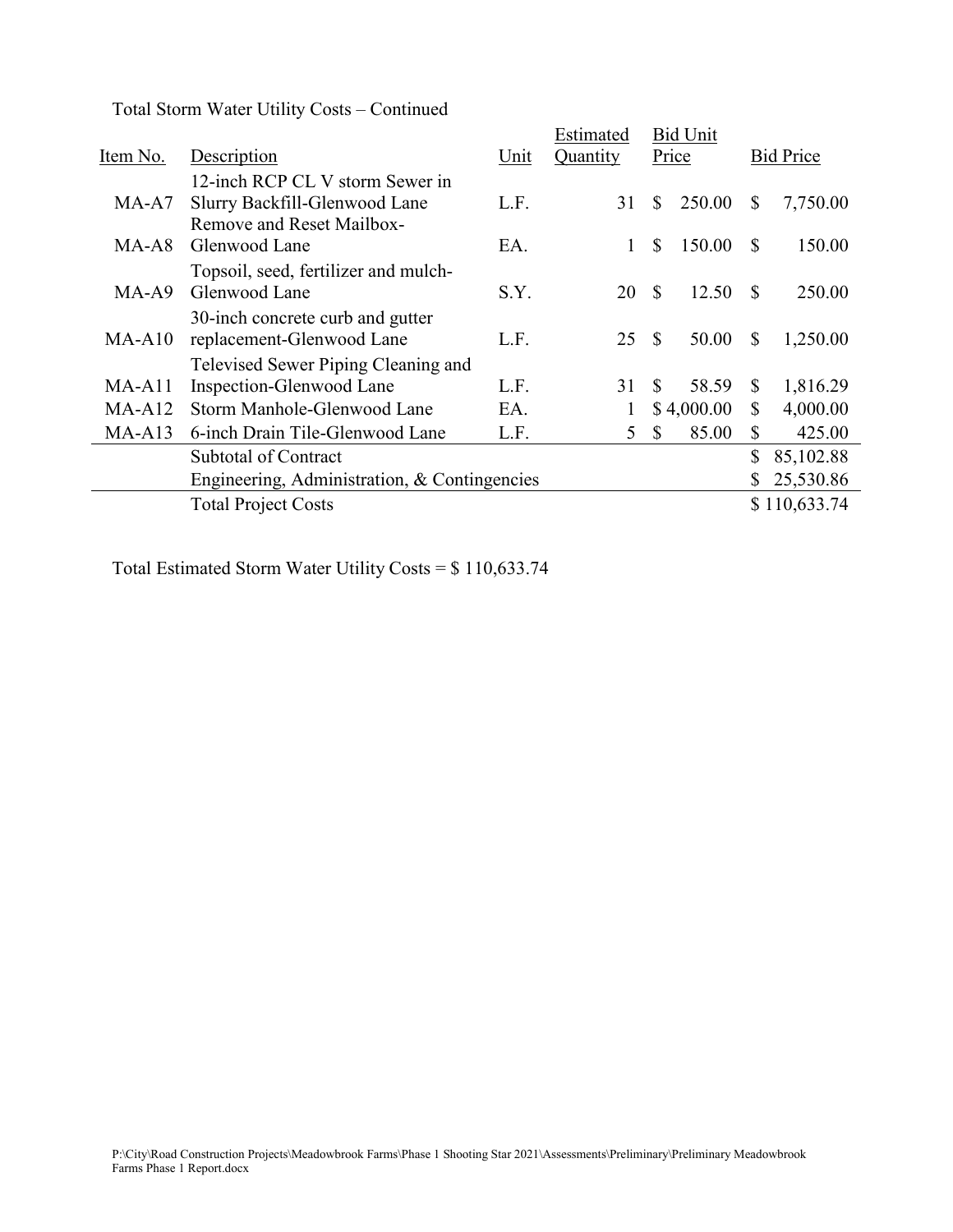Total Sanitary Sewer Utility Costs

| <b>Item</b> |                                              |      | Estimated | <b>Bid Unit</b>        |                          |
|-------------|----------------------------------------------|------|-----------|------------------------|--------------------------|
| No.         | Description                                  | Unit | Quantity  | Price                  | <b>Bid Price</b>         |
|             | Mobilization                                 | L.S. | 0.03      | $\mathbb{S}$<br>250.00 | \$<br>7.50               |
| 2           | Traffic control                              | L.S. | 0.03      | 250.00<br>\$           | $\mathbb{S}$<br>7.50     |
|             | Repair Sanitary Manhole 20.2-002             |      |           |                        |                          |
| 27          | <b>Shooting Star Road</b>                    | EA.  | 1         | \$2,500.00             | $\mathbb{S}$<br>2,500.00 |
|             | Repair Sanitary Manhole 20.2-006             |      |           |                        |                          |
| 28          | <b>Shooting Star Road</b>                    | EA.  | 1         | \$2,500.00             | $\mathbb{S}$<br>2,500.00 |
|             | Repair Sanitary Manhole 20.1-002             |      |           |                        |                          |
| 29          | <b>Shooting Star Road</b>                    | EA.  | 1         | \$<br>750.00           | $\mathbb{S}$<br>750.00   |
|             | Repair Sanitary Manhole 20.1-003             |      |           |                        |                          |
| 30          | <b>Shooting Star Court</b>                   | EA.  | 1         | \$2,500.00             | $\mathbb{S}$<br>2,500.00 |
|             | Repair Sanitary Manhole 23.2-010             |      |           |                        |                          |
| $MA-A1$     | Rockwood Drive                               | EA.  | 1         | \$1,950.04             | 1,950.04<br>$\mathbb{S}$ |
|             | Repair Sanitary Manhole 23.3-025             |      |           |                        |                          |
| $MA-A2$     | Rockwood Drive                               | EA.  | 1         | \$1,950.04             | 1,950.04<br>$\mathbb{S}$ |
|             | <b>Subtotal of Contract</b>                  |      |           |                        | \$12,165.08              |
|             | Engineering, Administration, & Contingencies |      |           |                        | 3,649.52<br>\$           |
|             | <b>Total Project Costs</b>                   |      |           |                        | \$15,814.60              |

Total Estimated Sanitary Sewer Utility Costs = \$ 15,814.60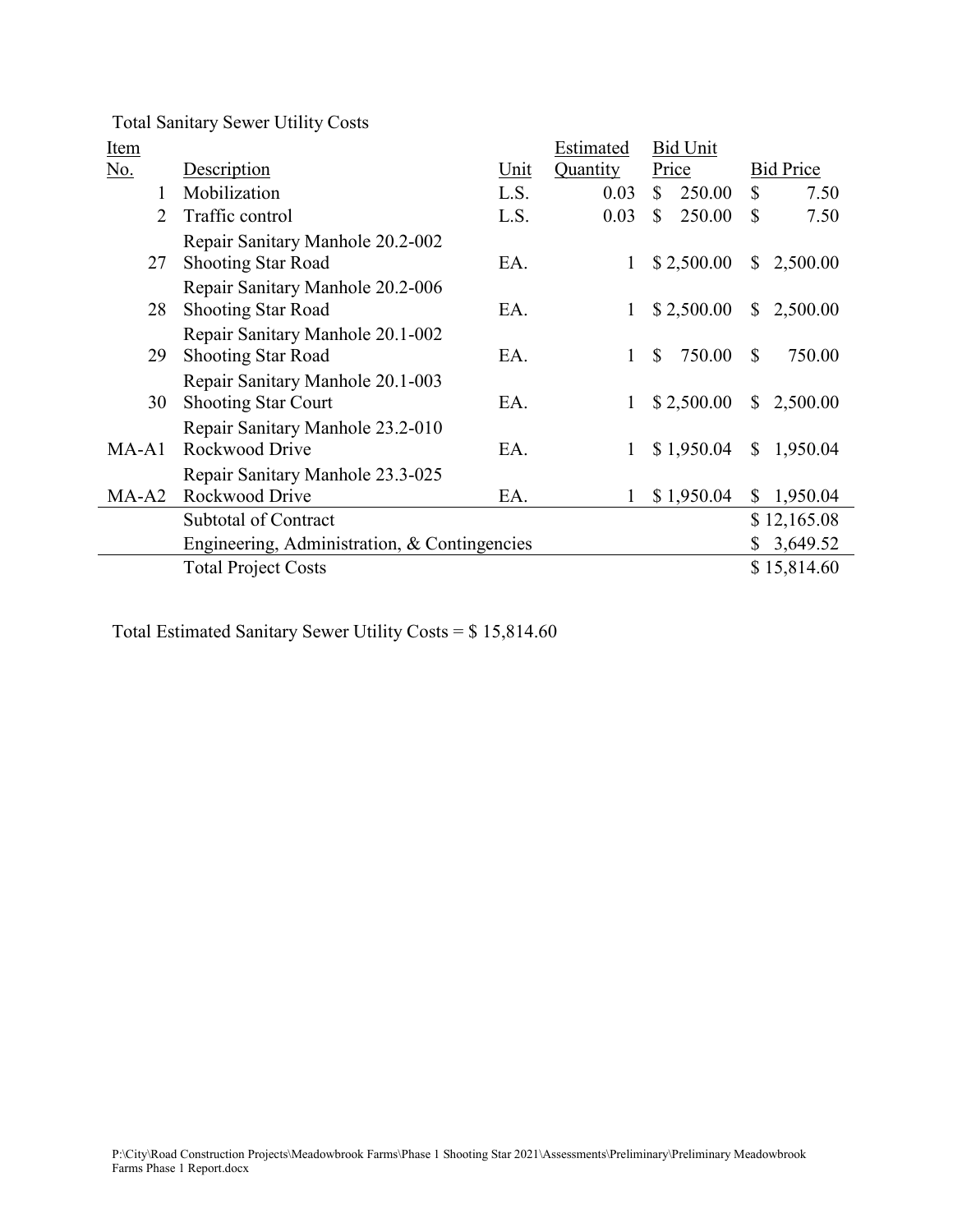|  |  | <b>Total Water Utility Costs</b> |  |
|--|--|----------------------------------|--|
|--|--|----------------------------------|--|

| <b>Item</b> |                                              |      | Estimated    | <b>Bid Unit</b> |               |                  |
|-------------|----------------------------------------------|------|--------------|-----------------|---------------|------------------|
| No.         | Description                                  | Unit | Quantity     | Price           |               | <b>Bid Price</b> |
| 1           | Mobilization                                 | L.S. | 0.01         | \$250.00        | $\mathbb{S}$  | 2.50             |
| 2           | Traffic control                              | L.S. | 0.01         | \$250.00        | $\mathbb{S}$  | 2.50             |
|             | Repair Water Valve 20.1-H5 Deer Haven        |      |              |                 |               |                  |
| 31          | Court                                        | EA.  | 1            | \$250.00        | \$            | 250.00           |
|             | Repair Water Valve 20.1-030 Deer Haven       |      |              |                 |               |                  |
| 32          | Court                                        | EA.  | 1            | \$450.00        | $\mathbb{S}$  | 450.00           |
|             | Repair Water Valve 20.1-H3 Deer Haven        |      |              |                 |               |                  |
| 33          | Court                                        | EA.  | $\mathbf{1}$ | \$550.00        | $\mathbb{S}$  | 550.00           |
|             | Repair Water Valve 20.1-031 Shooting         |      |              |                 |               |                  |
| 34          | <b>Star Road</b>                             | EA.  | $\mathbf{1}$ | \$450.00        | $\mathbb{S}$  | 450.00           |
|             | Repair Water Valve 20.2-008 Shooting         |      |              |                 |               |                  |
| 35          | <b>Star Road</b>                             | EA.  | $\mathbf{1}$ | \$450.00        | $\mathbb{S}$  | 450.00           |
|             | Repair Water Valve 20.2-005 Shooting         |      |              |                 |               |                  |
| 36          | <b>Star Road</b>                             | EA.  | $\mathbf{1}$ | \$450.00        | <sup>\$</sup> | 450.00           |
|             | Repair Water Valve 20.2-004 Shooting         |      |              |                 |               |                  |
| 37          | <b>Star Road</b>                             | EA.  | 1            | \$550.00        | $\mathbb{S}$  | 550.00           |
|             | Repair Water Valve 20.2-003 Shooting         |      |              |                 |               |                  |
| 38          | <b>Star Road</b>                             | EA.  | 1            | \$250.00        | $\mathbb{S}$  | 250.00           |
|             | Repair Water Valve 20.2-012 Shooting         |      |              |                 |               |                  |
| 39          | <b>Star Road</b>                             | EA.  | 1            | \$450.00        | \$            | 450.00           |
|             | <b>Subtotal of Contract</b>                  |      |              |                 |               | \$3,855.00       |
|             |                                              |      |              |                 |               |                  |
|             | Engineering, Administration, & Contingencies |      |              |                 |               | \$1,156.50       |
|             | <b>Total Project Costs</b>                   |      |              |                 |               | \$5,011.50       |

Total Estimated Water Utility Costs = \$ 5,011.50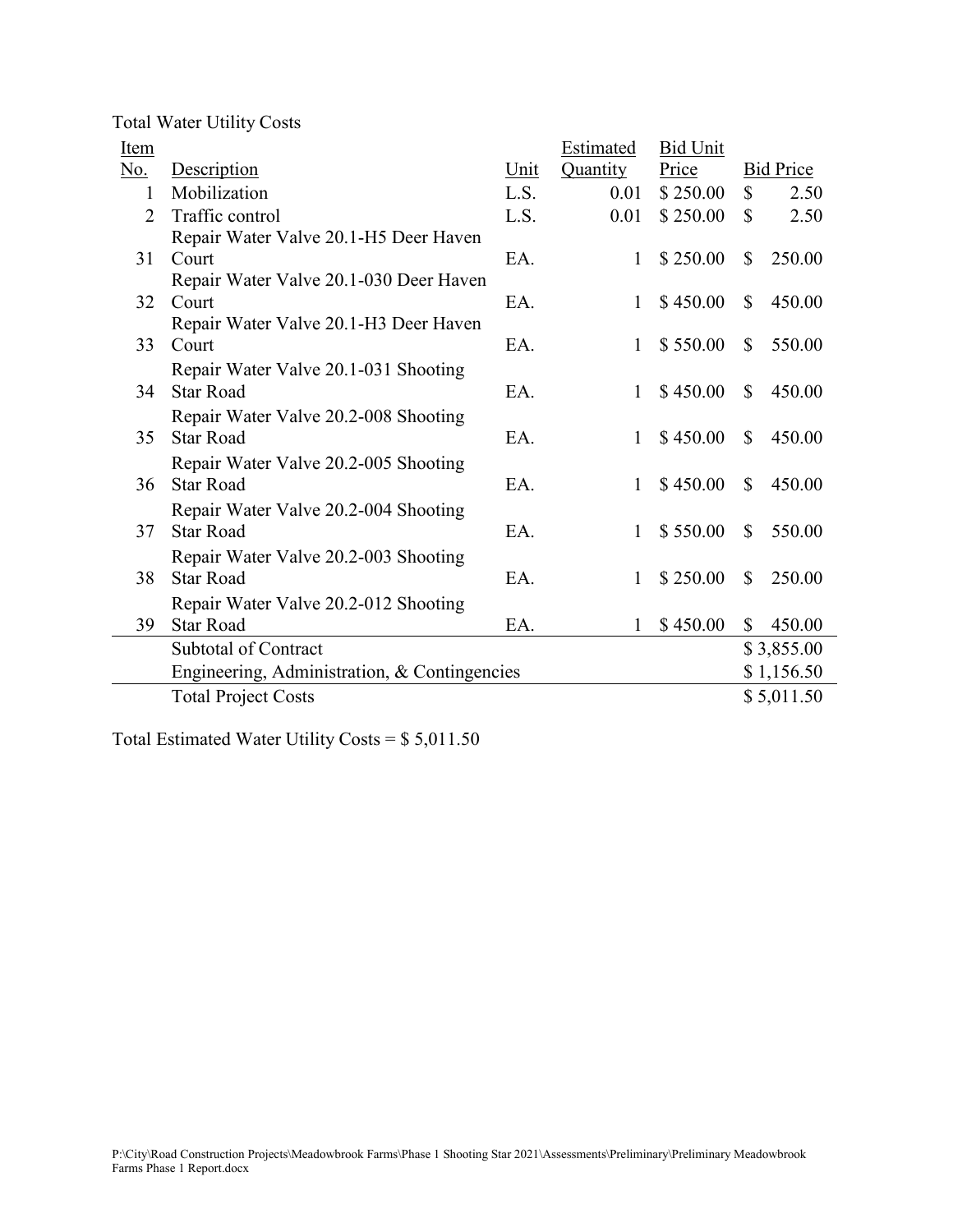## January 4, 2021

All that part of the NW ¼ and NE ¼ of Section 20, Township 7 North, Range 19 East, in the City of Pewaukee, Waukesha County, Wisconsin. Bound and Described as Follows:

Commencing at the SW corner of Lot 1 Block 1 of Phase 1 Meadowbrook Farms of Meadowbrook Estates also being the point of beginning of parcel to be described: Thence N 13°05'04"E Along the East R/W Line of Meadowbrook Rd., 370.58 Feet; Thence Continuing along said R/W 192.81 Feet Along the Arc of a Curve Whose Center is to the East and whose Cord Bears N17°35'10"E 192.61 Feet to a point in the North Line of the NW ¼ of Section 20, T7N, R19E; Thence Along said North Line N89°43'04"E 1777.06 Feet to the NW Corner of the NE  $\%$  of Section 20, T7N, R19E; Thence Along the North Line of Said NE  $\%$ N89°42'04"E 748.65 Feet to the NE Corner of Lot 149 Deerfield IV Subdivision; Thence S0°34'26"E Along the East Line of Said Subdivision 453.00 Feet to the NE Corner of Outlot 7 of Said Subdivision; Thence S79°49'35"W Along the North Line of said Outlot 7, 221.63 to the NW Corner of said Outlot 7; Thence S0°34'26"E Along the West Line of Said Outlot 7, 355.72 Feet to the SW Corner of Said Outlot 7; Thence S38°20'30"W 263.78 Feet to the NE Corner of Outlot 8 of said Subdivision; Thence S89°25'35"W 370.00 Feet to the NW Corner of Said Outlot 8 also being a point in the East Line of Phase III Meadowbrook Farms of Meadowbrook Estates; Thence N0°16'15"W Along Said East Line 824.52 Feet to the NE Corner of Lot 35 of Said Subdivision, Also Being The South R/W Line of Shooting Star Road; Thence S89°43'03"W Along said South R/W Line, 131.21 to a point of curvature; Thence Along the Arc of a Curve whose center is to the SE and whose chord Bears S44°43'25"W 70.70 feet and whose Radius is 50.00 feet, 78.53 Feet, To a point in the East R/W Line of Sawgrass Lane; Thence S0°16'13"E, Along Said East R/W Line, 69.97 Feet, To the SE Corner of said Lot 35; Thence S78°20'18"W 61.21 Feet to the SE Corner of lot 39 of Said Subdivision, Also Being a Point in the West R/W line of Sawgrass Lane; Thence S89°43'47"W 182.00 Feet to the SW Corner of Said Lot 39; Thence S0°16'13"E 110.00 Feet to the SW Corner of Lot 40 of Said Subdivision; Thence N66°41'54W 119.97 Feet to the SW Corner of Said Lot 40; Thence S89°43'04"W 880.00 Feet to the SW Corner of Lot 48 of Said Subdivision; Thence S29°21'02"W 125.28 Feet to the NE Corner of Lot 1 Block 2 of Phase I Meadowbrook Farms Of Meadowbrook Estates; Thence S13°05'04"W 110.00 Feet to the SE Corner of Said Lot 1; Thence N76°54'56"W 190.00 Feet to the SW Corner of Said Lot 1, Also Being a Point in the East R/W Line of Shooting Star Road; Thence N13°05'04"E Along Said R/W Line 116.08 Feet; Thence N76°54'56"W 60.00 Feet to the NE Corner of Lot 1 Block 1 Phase I Meadowbrook Farms of Meadowbrook Estates Subdivision, Also Being a Point in the West R/W Line of Shooting Star Road; Thence S13°05'04"W Along Said R/W Line, 120.00 Feet to the SE Corner of Said Lot 1; Thence N76°54'56"W Along the S Line of said Lot 1 182.00 Feet to the SW Corner of Said lot 1, Also Being the point of Beginning.

Dave Geis Senior Engineering Technician City of Pewaukee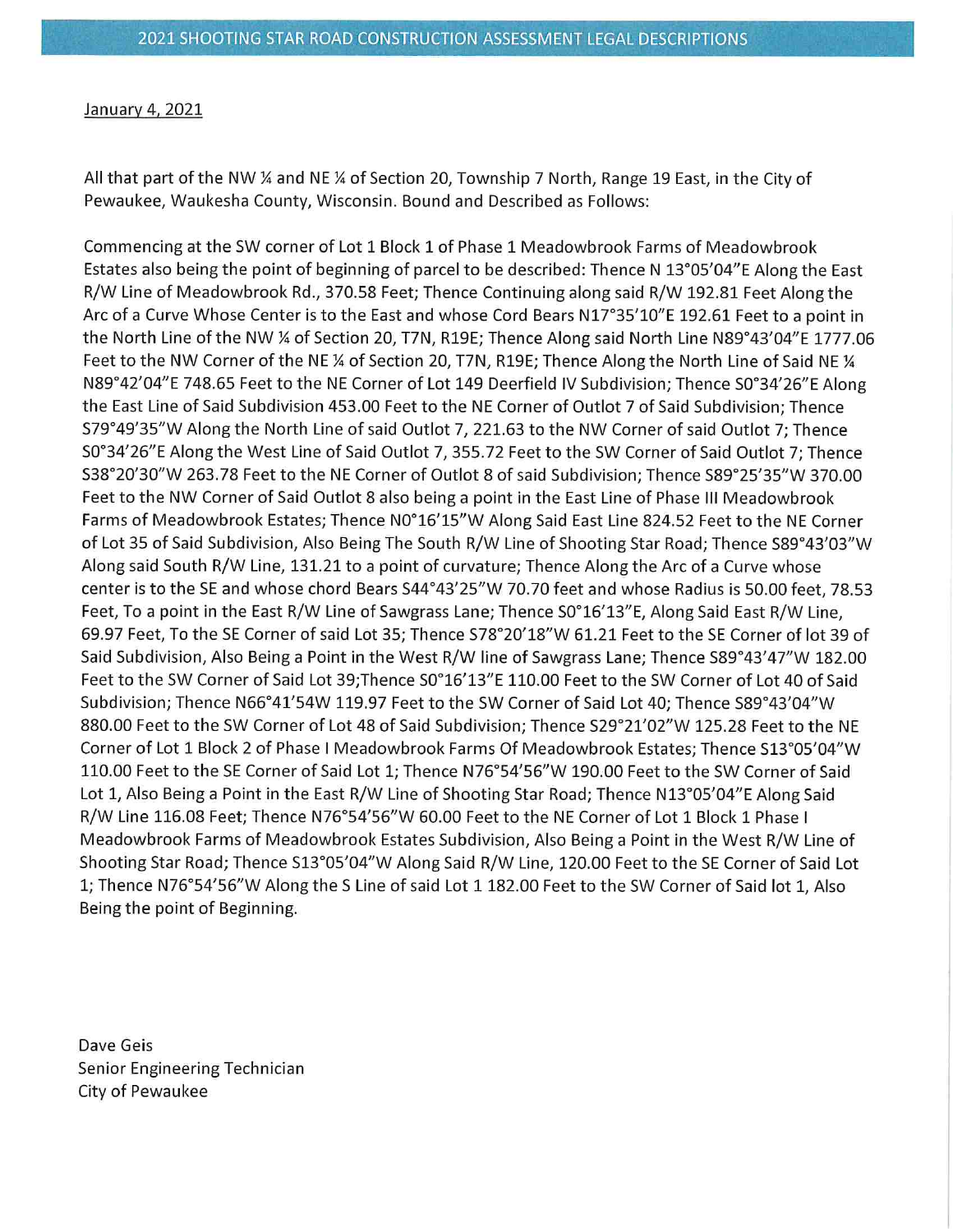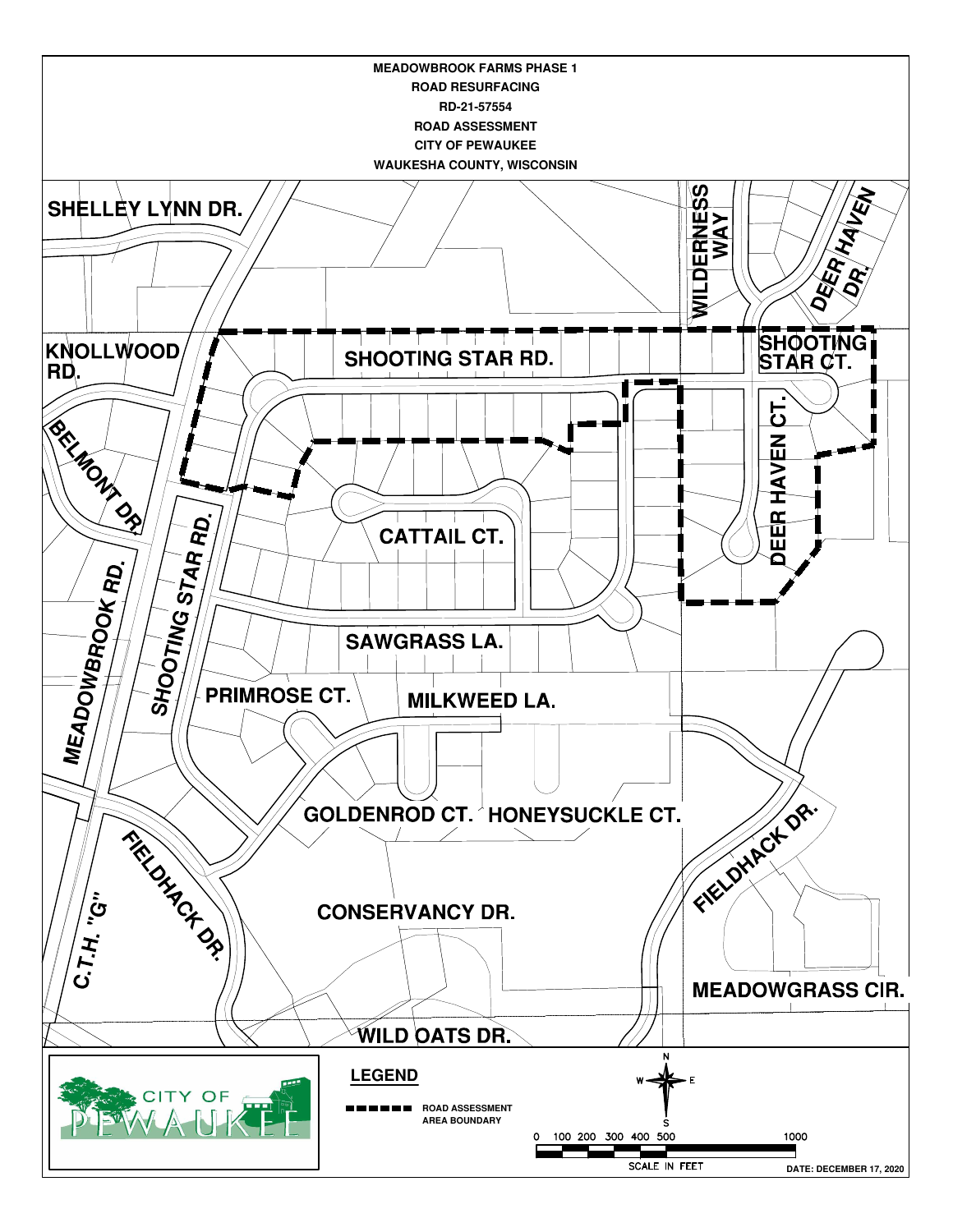| NO. OWNER'S NAME AND ADDRESS                                                                                     | TAX KEY NO.    | <b>DESCRIPTION</b>         | UNIT COST/UNIT                                       | COST                                 | <b>ASSESSMENT CAP</b> | TOTAL ASSESSMENT |
|------------------------------------------------------------------------------------------------------------------|----------------|----------------------------|------------------------------------------------------|--------------------------------------|-----------------------|------------------|
| 1 CHARLES E & JOAN E WIBERG REVOCABLE TRUST OF 1988<br>N22W26496 SHOOTIING STAR ROAD UNIT 1<br>PEWAUKEE WI 53072 | PWC 0941001001 | <b>Road Reconstruction</b> | $1.00$ \$ 5,799.76 \ \$ 5,799.76 \                   |                                      | 2,756.00<br>\$        | 2,756.00<br>S.   |
| 2 JAMES L MORGAN AND FRANCES ADELE MORGAN<br>N22W26496 SHOOTING STAR ROAD #2<br>PEWAUKEE WI 53072-6622           | PWC 0941001002 | <b>Road Reconstruction</b> | $1.00 \div 5,799.76$                                 | $$5,799.76$ $$$                      | $2,756.00$ \$         | 2,756.00         |
| 3 BRIAN J KIEFFER AND NATALIE F WOLSKI-KIEFFER<br>N22W26492 SHOOTING STAR ROAD #1<br>PEWAUKEE WI 53072-6622      | PWC 0941002001 | <b>Road Reconstruction</b> | $1.00 \div 5,799.76$                                 | $\frac{1}{5}$ 5,799.76 $\frac{1}{5}$ | $2,756.00$ \ \$       | 2,756.00         |
| 4 JUDY A FRENCH LIVING TRUST<br>N22W26492 SHOOTING STAR RD UNIT 2<br>PEWAUKEE WI 53072-6622                      | PWC 0941002002 | <b>Road Reconstruction</b> | $1.00 \div 5,799.76$                                 | $$5,799.76$ $$$                      | $2,756.00$   \$       | 2,756.00         |
| 5 ROSE FADROW AND CHERI L FADROW<br>W263N2421 DEER HAVEN DRIVE<br><b>PEWAUKEE WI 53072-4572</b>                  | PWC 0941003    | <b>Road Reconstruction</b> | $1.00 \pm 5.799.76$                                  | $$5,799.76$ $$$                      | $2,756.00$ \$         | 2,756.00         |
| 6 THOMAS C BURTON AND BARBARA A BURTON<br>N22W26448 SHOOTING STAR COURT UNIT 1<br>PEWAUKEE WI 53072-6621         | PWC 0941004001 | <b>Road Reconstruction</b> | $1.00$ \$ 5,799.76 \ \$ 5,799.76 \ \$                |                                      | $2,756.00$ \$         | 2,756.00         |
| <b>7 MARTHA L DAVIS</b><br>N22W26448 SHOOTING STAR COURT #2<br><b>PEWAUKEE WI 53072-6621</b>                     | PWC 0941004002 | <b>Road Reconstruction</b> | $1.00$ \$ 5,799.76 \ \$ 5,799.76 \ \$                |                                      | $2,756.00$ \$         | 2,756.00         |
| 8 THE VEENHUIS TRUST<br>N22W26422 SHOOTING STAR COURT UNIT 1<br>PEWAUKEE WI 53072-6621                           | PWC 0941005001 | <b>Road Reconstruction</b> | $1.00$ \$ 5,799.76 \$ 5,799.76 \$                    |                                      | $2,756.00$ \$         | 2,756.00         |
| 9 JOHN AND JOAN PLAUTZ REVOCABLE LIVING TRUST<br><b>4 PREMIO CIRCLE</b><br>HOT SPRINGS VILLAGE AR 71909-7955     | PWC 0941005002 | <b>Road Reconstruction</b> | $1.00 \div 5,799.76 \div 5,799.76 \div 5$            |                                      | $2,756.00$ \$         | 2,756.00         |
| 10 CHARLES J THOMAS AND JULIENNE A THOMAS<br>N22W26497 SHOOTING STAR COURT UNIT 1<br>PEWAUKEE WI 53072           | PWC 0941006001 | <b>Road Reconstruction</b> | $1.00 \mid$ \$ 5,799.76 $\mid$ \$ 5,799.76 $\mid$ \$ |                                      | $2,756.00$ \$         | 2,756.00         |
| 11 JAMES O & CAROL C WHITE TRUST<br>N22W26497 SHOOTING STAR COURT #2<br>PEWAUKEE WI 53072                        | PWC 0941006002 | <b>Road Reconstruction</b> | $1.00 \div 5,799.76$                                 | \$5,799.76                           | $2,756.00$ \$         | 2,756.00         |
| 12 BRIAN K KANNASS AND KIM A KANNASS<br>N22W26481 SHOOTING STAR COURT UNIT 1<br>PEWAUKEE WI 53072-6621           | PWC 0941007001 | <b>Road Reconstruction</b> | $1.00 \div 5,799.76$                                 | $\frac{1}{2}$ \$ 5,799.76 \$         | $2,756.00$   \$       | 2,756.00         |
| 13 SCOTT HOGGATT AND JUDY P HOGGATT<br>N22W26481 SHOOTING STAR COURT UNIT 2<br>PEWAUKEE WI 53072-6621            | PWC 0941007002 | <b>Road Reconstruction</b> | $1.00 \div 5,799.76$                                 | $$5,799.76$ $$$                      | $2,756.00$ \$         | 2,756.00         |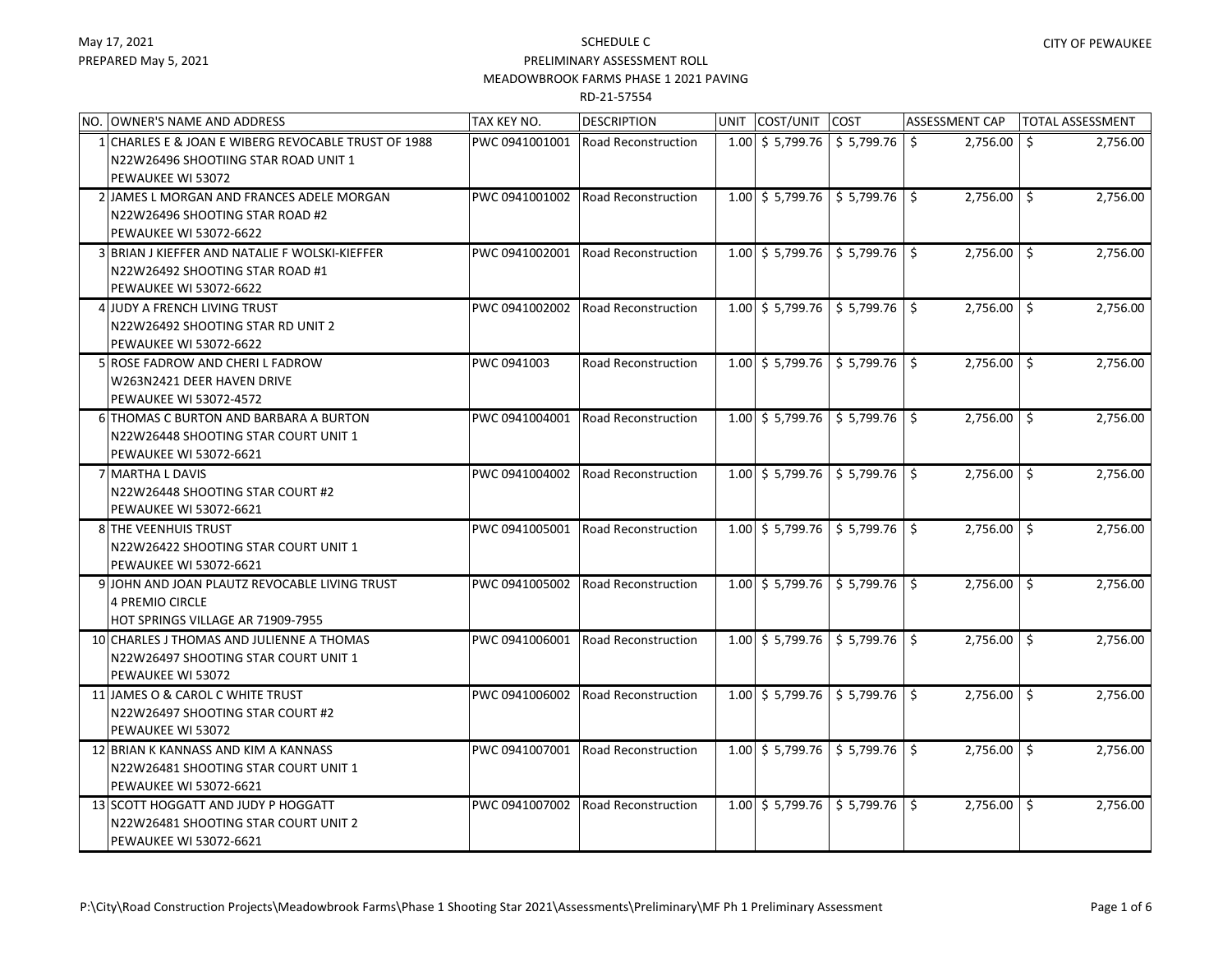| NO. OWNER'S NAME AND ADDRESS                                                                                    | TAX KEY NO.    | <b>DESCRIPTION</b>         | UNIT COST/UNIT            | <b>COST</b>                          | <b>ASSESSMENT CAP</b> | <b>TOTAL ASSESSMENT</b> |
|-----------------------------------------------------------------------------------------------------------------|----------------|----------------------------|---------------------------|--------------------------------------|-----------------------|-------------------------|
| 14 KENNETH G GIRMSCHEID AND RUTH N GIRMSCHEID<br>N22W26455 SHOOTING STAR COURT UNIT 1<br>PEWAUKEE WI 53072-6621 | PWC 0941008001 | Road Reconstruction        | $1.00 \div 5,799.76$      | \$5,799.76                           | S.<br>2,756.00        | Ŝ.<br>2,756.00          |
| 15 LAURIE A SCHWEIKERT<br>N22W26455 SHOOTING STAR COURT UNIT 2<br>PEWAUKEE WI 53072                             | PWC 0941008002 | Road Reconstruction        | $1.00 \mid$ \$ 5,799.76   | $\frac{1}{5}$ 5,799.76 $\frac{1}{5}$ | $2,756.00$ \$         | 2,756.00                |
| 16 JODI J REISNER NKA JODI JEAN VICKARY<br>W264N2062 DEER HAVEN COURT UNIT 1<br><b>PEWAUKEE WI 53072-6623</b>   | PWC 0941009001 | <b>Road Reconstruction</b> | $1.00 \leqslant 5.799.76$ | 5,799.76                             | $2,756.00$ \$         | 2,756.00                |
| 17 ROBERT BRILL AND GAIL BRILL<br>W264N2062 DEER HAVEN COURT UNIT B<br><b>PEWAUKEE WI 53072-6623</b>            | PWC 0941009002 | <b>Road Reconstruction</b> | $1.00 \div 5,799.76$      | \$5,799.76                           | $2,756.00$ \$         | 2,756.00                |
| 18 MICHAEL R & KATHLEEN R BARTMAN REVOCABLE TRUST<br>W264N2058 DEER HAVEN COURT UNIT 1<br>PEWAUKEE WI 53072     | PWC 0941010001 | Road Reconstruction        | $1.00 \div 5,799.76$      | \$5,799.76                           | $2,756.00$ \$         | 2,756.00                |
| 19 JORDAN CHADWICK AND KAREN CHADWICK<br>W264N2058 DEER HAVEN COURT UNIT 2<br>PEWAUKEE WI 53072                 | PWC 0941010002 | <b>Road Reconstruction</b> | $1.00 \div 5,799.76$      | \$5,799.76                           | $2,756.00$ \$         | 2,756.00                |
| 20 BRADLEY WONDRA AND SARAH KINDLER<br>W264N2044 DEER HAVEN COURT<br><b>PEWAUKEE WI 53072-6623</b>              | PWC 0941011    | Road Reconstruction        | $1.00 \pm 5.799.76$       | $$5,799.76$ $$$                      | $2,756.00$ \$         | 2,756.00                |
| 21 PHILIP TOLLEFSON AND PHYLLIS TOLLEFSON<br>W264N2032 DEER HAVEN COURT UNIT A<br><b>PEWAUKEE WI 53072-6623</b> | PWC 0941012001 | <b>Road Reconstruction</b> | $1.00 \pm 5.799.76$       | \$5,799.76                           | $2,756.00$ \$         | 2,756.00                |
| 22 MICHAEL SLATTERY AND DIANE SLATTERY<br>W264N2032 DEER HAVEN COURT UNIT B<br><b>PEWAUKEE WI 53072-6623</b>    | PWC 0941012002 | <b>Road Reconstruction</b> | $1.00 \mid$ \$ 5,799.76   | \$5,799.76                           | $2,756.00$ \$         | 2,756.00                |
| 23 WILLIAM J PESCHEL<br>W264N2024 DEER HAVEN COURT UNIT A<br>PEWAUKEE WI 53072-6623                             | PWC 0941013001 | <b>Road Reconstruction</b> | $1.00 \div 5,799.76$      | $$5,799.76$ $$$                      | 2,756.00 \$           | 2,756.00                |
| 24 GRANT A HERTEL AND SUSAN M HERTEL<br>14802 N SKOKIE CIRCLE<br>PHOENIX AZ 85022-3675                          | PWC 0941013002 | <b>Road Reconstruction</b> | $1.00 \div 5,799.76$      | \$5,799.76                           | $2,756.00$ \$         | 2,756.00                |
| 25 JILL WILSON AND DALE WILSON<br>W264N2031 DEER HAVEN COURT UNIT A<br>PEWAUKEE WI 53072-6623                   | PWC 0941014001 | Road Reconstruction        | $1.00 \leqslant 5,799.76$ | \$5,799.76                           | $2,756.00$ \$         | 2,756.00                |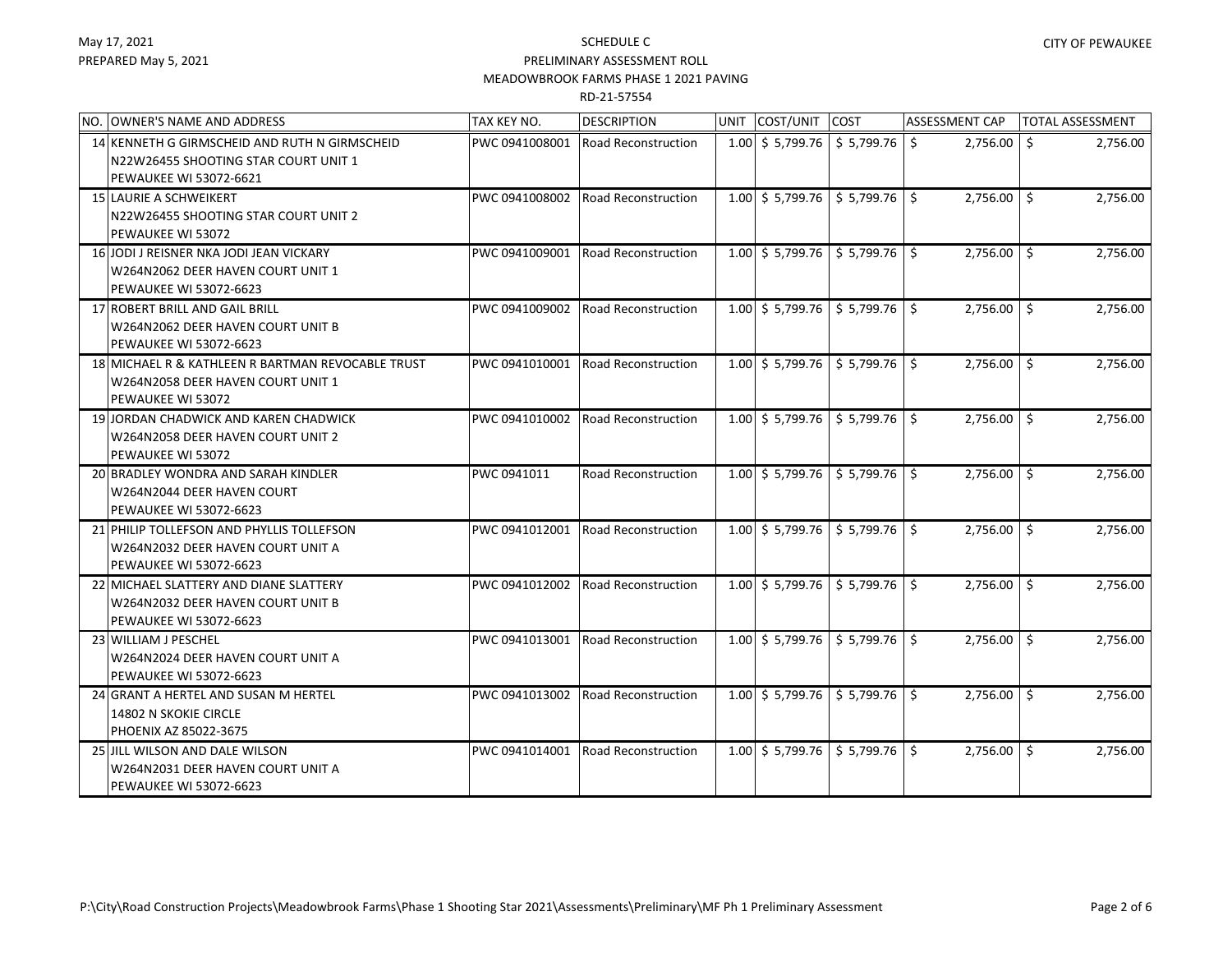#### SCHEDULE C PRELIMINARY ASSESSMENT ROLL

### MEADOWBROOK FARMS PHASE 1 2021 PAVING

| NO.<br><b>OWNER'S NAME AND ADDRESS</b>                                                                                                               | TAX KEY NO.    | <b>DESCRIPTION</b>         | UNIT COST/UNIT                                       | <b>COST</b> | <b>ASSESSMENT CAP</b> | TOTAL ASSESSMENT |
|------------------------------------------------------------------------------------------------------------------------------------------------------|----------------|----------------------------|------------------------------------------------------|-------------|-----------------------|------------------|
| DANIEL E TORPHY AND JUDITH A TORPHY REVOCABLE TRUST<br>26 REVISED AND RESTATED<br>W264N2031 DEER HAVEN COURT UNIT B<br><b>PEWAUKEE WI 53072-6623</b> | PWC 0941014002 | <b>Road Reconstruction</b> | $1.00$ \$ 5,799.76 \$ 5,799.76 \$                    |             | $2,756.00$ \$         | 2,756.00         |
| 27 LAURA SMILEY REVOCABLE TRUST<br>W264N2045 DEER HAVEN COURT UNIT 1<br><b>PEWAUKEE WI 53072-6623</b>                                                | PWC 0941015001 | Road Reconstruction        | $1.00$ \$ 5,799.76 \$ 5,799.76 \$                    |             | $2,756.00$ \$         | 2,756.00         |
| 28 SPENCER THOMASON AND CONSTANCE THOMASON<br>W264N2045 DEER HAVEN COURT UNIT 2<br>PEWAUKEE WI 53072                                                 | PWC 0941015002 | <b>Road Reconstruction</b> | $1.00 \mid$ \$ 5,799.76 $\mid$ \$ 5,799.76 $\mid$ \$ |             | $2,756.00$ \$         | 2,756.00         |
| 29 BECKY G SKOLUDA<br>W264N2055 DEER HAVEN COURT UNIT A<br>PEWAUKEE WI 53072-6623                                                                    | PWC 0941016001 | <b>Road Reconstruction</b> | $1.00 \div 5,799.76 \div 5,799.76 \div 5$            |             | $2,756.00$ \$         | 2,756.00         |
| <b>30 MARGARET M KAUCIC</b><br>W264N2055 DEER HAVEN COURT UNIT 2<br>PEWAUKEE WI 53072                                                                | PWC 0941016002 | <b>Road Reconstruction</b> | $1.00$ \$ 5,799.76 \$ 5,799.76 \$                    |             | $2,756.00$   \$       | 2,756.00         |
| 31 SADOWSKI TRUST C/O TODD SADOWSKI & BARBARA BOYLAN<br>W264N2069 DEER HAVEN COURT UNIT A<br>PEWAUKEE WI 53072-6623                                  | PWC 0941017001 | <b>Road Reconstruction</b> | $1.00 \div 5,799.76$                                 | 5,799.76    | $2,756.00$   \$       | 2,756.00         |
| 32 MORGAN TRUST<br>3930 AMBER TRAIL<br>COLGATE WI 53017-9368                                                                                         | PWC 0941017002 | <b>Road Reconstruction</b> | $1.00$ \$ 5,799.76 \$ 5,799.76 \$                    |             | $2,756.00$ \$         | 2,756.00         |
| 33 RAGEN 1995 REVOCABLE TRUST<br>W264N2077 DEER HAVEN COURT UNIT A<br>PEWAUKEE WI 53072-6623                                                         | PWC 0941018001 | Road Reconstruction        | $1.00 \mid$ \$ 5,799.76                              | \$5,799.76  | $2,756.00$ \$         | 2,756.00         |
| 34 JON A LAPORTE AND KATHY A LAPORTE<br>W264N2077 DEER HAVEN COURT #2<br>PEWAUKEE WI 53072                                                           | PWC 0941018002 | <b>Road Reconstruction</b> | $1.00 \mid$ \$ 5,799.76 $\mid$ \$ 5,799.76 $\mid$ \$ |             | $2,756.00$ \$         | 2,756.00         |
| 35 CHARLES STYS AND ANN STYS<br>N20W26473 SHOOTING STAR ROAD #1<br>PEWAUKEE WI 53072                                                                 | PWC 0941019001 | <b>Road Reconstruction</b> | $1.00$ \$ 5,799.76 \$ 5,799.76 \$                    |             | 2,756.00 \$           | 2,756.00         |
| 36 DEBRA L WEINER<br>N20W26473 SHOOTING STAR ROAD UNIT 2<br><b>PEWAUKEE WI 53072-6622</b>                                                            | PWC 0941019002 | Road Reconstruction        | $1.00 \div 5,799.76 \div 5,799.76 \div 5$            |             | $2,756.00$ \$         | 2,756.00         |
| 37 CHRISTINA A SCHILLING<br>N20W26499 SHOOTING STAR ROAD #1<br><b>PEWAUKEE WI 53072-6622</b>                                                         | PWC 0941020001 | <b>Road Reconstruction</b> | $1.00 \div 5,799.76$                                 | \$5,799.76  | $2,756.00$ \$         | 2,756.00         |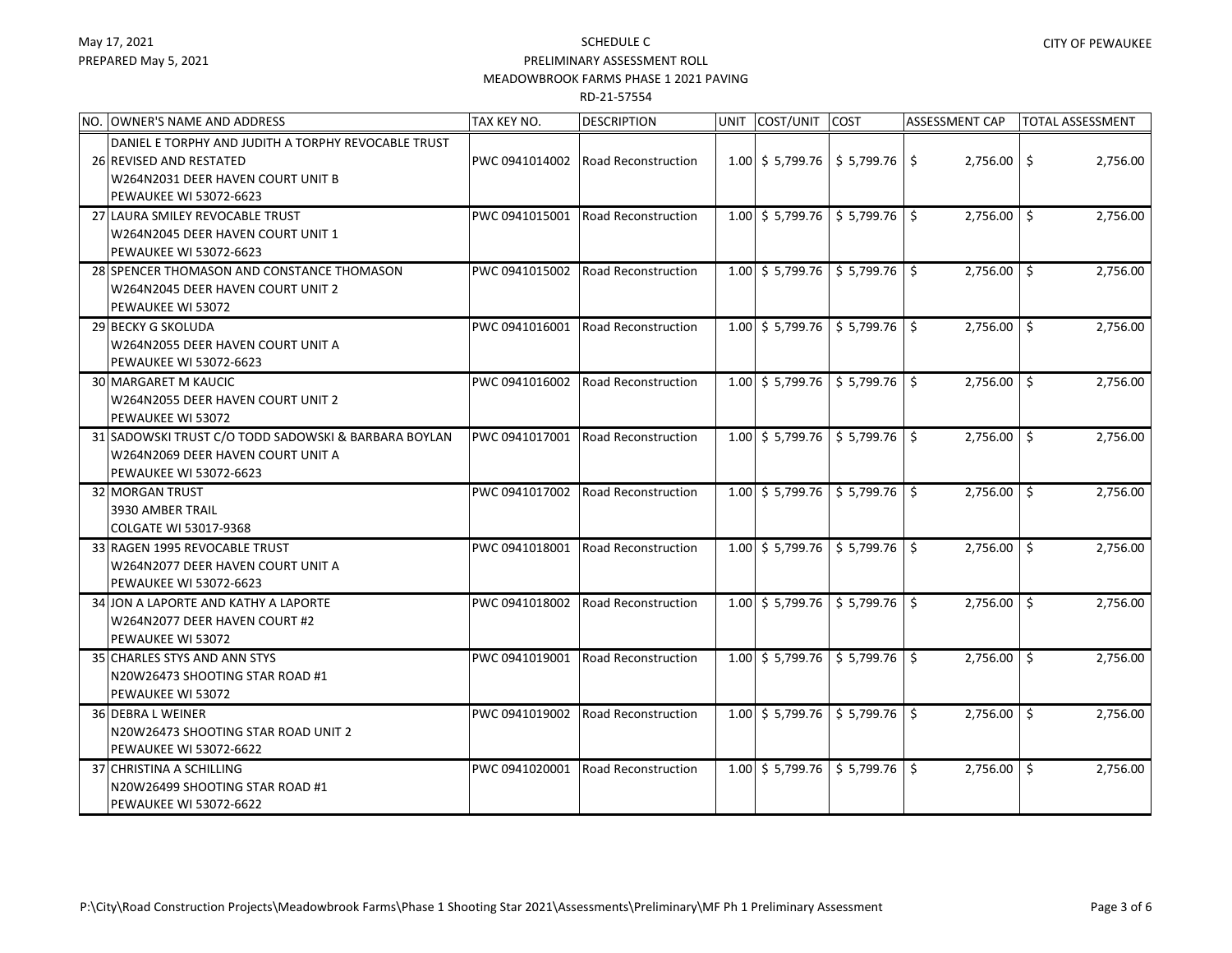| NO. OWNER'S NAME AND ADDRESS                          | TAX KEY NO.    | <b>DESCRIPTION</b>         | UNIT COST/UNIT COST  |                                                         | <b>ASSESSMENT CAP</b> | <b>TOTAL ASSESSMENT</b> |          |
|-------------------------------------------------------|----------------|----------------------------|----------------------|---------------------------------------------------------|-----------------------|-------------------------|----------|
| 38 MARY L GILLETTE 2014 LIVING TRUST                  | PWC 0941020002 | <b>Road Reconstruction</b> |                      | $1.00 \mid$ \$ 5,799.76 $\mid$ \$ 5,799.76              | 2,756.00<br>\$        | Ŝ.                      | 2,756.00 |
| N20W26499 SHOOTING STAR ROAD #2                       |                |                            |                      |                                                         |                       |                         |          |
| PEWAUKEE WI 53072-6622                                |                |                            |                      |                                                         |                       |                         |          |
| 39 JAMES L STEIN AND JUDITH A STEIN                   | PWC 0942013    | <b>Road Reconstruction</b> | $1.00 \div 5,799.76$ | \$5,799.76                                              | $2,756.00$ \$         |                         | 2,756.00 |
| W268N2161 SHOOTING STAR ROAD                          |                |                            |                      |                                                         |                       |                         |          |
| PEWAUKEE WI 53072-5467                                |                |                            |                      |                                                         |                       |                         |          |
| 40 RICHARD WILKINSON AND HEIDI C GUTENKUNST           | PWC 0942014    | <b>Road Reconstruction</b> |                      | $1.00 \div 5,799.76 \div 5,799.76$ \$                   | $2,756.00$ \ \$       |                         | 2,756.00 |
| W268N2152 SHOOTING STAR ROAD                          |                |                            |                      |                                                         |                       |                         |          |
| PEWAUKEE WI 53072                                     |                |                            |                      |                                                         |                       |                         |          |
| 41 KEVAN G TOBY AND ALEXIS A TOBY                     | PWC 0942095    | <b>Road Reconstruction</b> | $1.00 \div 5,799.76$ | \$5,799.76                                              | $2,756.00$ \$         |                         | 2,756.00 |
| W268N2205 SHOOTING STAR ROAD                          |                |                            |                      |                                                         |                       |                         |          |
| PEWAUKEE WI 53072-5494                                |                |                            |                      |                                                         |                       |                         |          |
| 42 RICHARD FENGER                                     | PWC 0942096    | <b>Road Reconstruction</b> | $1.00 \div 5,799.76$ | $$5,799.76$ $$$                                         | $2,756.00$ \$         |                         | 2,756.00 |
| W268N2221 SHOOTING STAR ROAD                          |                |                            |                      |                                                         |                       |                         |          |
| PEWAUKEE WI 53072-5494                                |                |                            |                      |                                                         |                       |                         |          |
| 43 NEIL KELLER AND LYNN KELLER                        | PWC 0942097    | <b>Road Reconstruction</b> |                      | $1.00$ \$ 5,799.76 \$ 5,799.76 \$                       | $2,756.00$ \$         |                         | 2,756.00 |
| W268N2223 SHOOTING STAR ROAD                          |                |                            |                      |                                                         |                       |                         |          |
| PEWAUKEE WI 53072                                     |                |                            |                      |                                                         |                       |                         |          |
| 44 JAMES J LINDLAU                                    | PWC 0942098    | <b>Road Reconstruction</b> |                      | $1.00$ \$ 5,799.76 \$ 5,799.76 \$                       | $2,756.00$ \ \$       |                         | 2,756.00 |
| N22W26794 SHOOTING STAR ROAD                          |                |                            |                      |                                                         |                       |                         |          |
| <b>PEWAUKEE WI 53072-5493</b>                         |                |                            |                      |                                                         |                       |                         |          |
| 45 JJASON M SCHAAK AND ANN E SCHAAK                   | PWC 0942099    | <b>Road Reconstruction</b> |                      | $1.00$ \$ 5,799.76 \$ 5,799.76 \$                       | $2,756.00$ \$         |                         | 2,756.00 |
| N22W26788 SHOOTING STAR ROAD                          |                |                            |                      |                                                         |                       |                         |          |
| PEWAUKEE WI 53072-5493                                |                |                            |                      |                                                         |                       |                         |          |
| 46 PHILLIP J KUEHL AND LISA A KUEHL REVOCABLE TRUST   | PWC 0942100    | <b>Road Reconstruction</b> |                      | $1.00$ \$ 5,799.76 \$ 5,799.76 \$                       | $2,756.00$ \$         |                         | 2,756.00 |
| N22W26772 SHOOTING STAR ROAD                          |                |                            |                      |                                                         |                       |                         |          |
| PEWAUKEE WI 53072-5493                                |                |                            |                      |                                                         |                       |                         |          |
| 47 KATHARINA IKUSZ                                    | PWC 0942101    | Road Reconstruction        |                      | $1.00$ \$ 5,799.76 \$ 5,799.76 \$                       | $2,756.00$ \$         |                         | 2,756.00 |
| N22W26746 SHOOTING STAR ROAD                          |                |                            |                      |                                                         |                       |                         |          |
| PEWAUKEE WI 53072-5493                                |                |                            |                      |                                                         |                       |                         |          |
| 48 WALLNER JOINT REVOCABLE TRUST DATED APRIL 28, 2000 | PWC 0942102    | Road Reconstruction        | $1.00 \div 5,799.76$ | \$5,799.76                                              | $2,756.00$ \$         |                         | 2,756.00 |
| N22W26732 SHOOTING STAR ROAD                          |                |                            |                      |                                                         |                       |                         |          |
| PEWAUKEE WI 53072                                     |                |                            |                      |                                                         |                       |                         |          |
| 49 RONALD WISNIEWSKI AND CRISTI WISNIEWSKI            | PWC 0942103    | Road Reconstruction        |                      | $1.00 \div 5,799.76 \div 5,799.76 \div 5$               | $2,756.00$ \$         |                         | 2,756.00 |
| N22W26696 SHOOTING STAR ROAD                          |                |                            |                      |                                                         |                       |                         |          |
| PEWAUKEE WI 53072                                     |                |                            |                      |                                                         |                       |                         |          |
| 50 ALLEN ZIPPERER AND GRETCHEN ZIPPERER               | PWC 0942104    | <b>Road Reconstruction</b> |                      | 1.00 $\vert$ \$ 5,799.76 $\vert$ \$ 5,799.76 $\vert$ \$ | 2,756.00 \$           |                         | 2,756.00 |
| N22W26684 SHOOTING STAR ROAD                          |                |                            |                      |                                                         |                       |                         |          |
| PEWAUKEE WI 53072                                     |                |                            |                      |                                                         |                       |                         |          |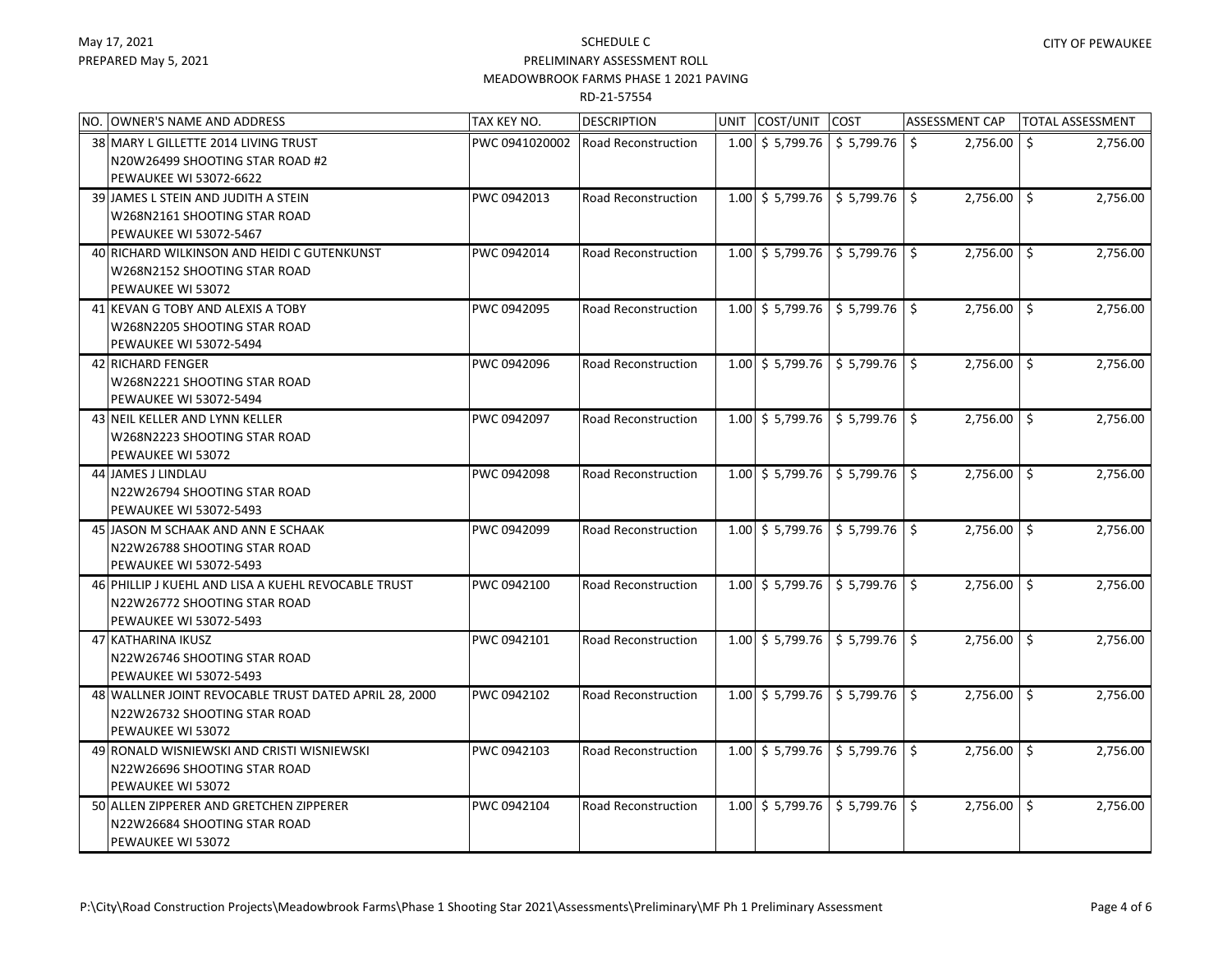| NO. OWNER'S NAME AND ADDRESS                            | TAX KEY NO. | <b>DESCRIPTION</b>         | UNIT COST/UNIT COST  |                                                         | ASSESSMENT CAP | <b>TOTAL ASSESSMENT</b> |
|---------------------------------------------------------|-------------|----------------------------|----------------------|---------------------------------------------------------|----------------|-------------------------|
| 51 JAMES A HORMAN AND SUSAN A HORMAN                    | PWC 0942105 | <b>Road Reconstruction</b> |                      | $1.00$ \$ 5,799.76 \$ 5,799.76 \$                       | 2,756.00       | Ŝ.<br>2,756.00          |
| N22W26672 SHOOTING STAR ROAD                            |             |                            |                      |                                                         |                |                         |
| PEWAUKEE WI 53072-5492                                  |             |                            |                      |                                                         |                |                         |
| 52 TRUST AGREEMENT OF JAMES AND KATHLEEN KEES           | PWC 0942106 | <b>Road Reconstruction</b> |                      | $1.00 \div 5,799.76 \div 5,799.76 \div 5$               | $2,756.00$ \$  | 2,756.00                |
| N22W26648 SHOOTING STAR ROAD                            |             |                            |                      |                                                         |                |                         |
| PEWAUKEE WI 53072-5492                                  |             |                            |                      |                                                         |                |                         |
| 53 DONNA SCHOESSOW                                      | PWC 0942107 | Road Reconstruction        |                      | $1.00$ \$ 5,799.76 \$ 5,799.76 \$                       | $2,756.00$ \$  | 2,756.00                |
| N22W26624 SHOOTING STAR ROAD                            |             |                            |                      |                                                         |                |                         |
| PEWAUKEE WI 53072                                       |             |                            |                      |                                                         |                |                         |
| 54 JOEL SUSLER AND KATIE SUSLER                         | PWC 0942108 | <b>Road Reconstruction</b> |                      | 1.00 $\vert$ \$ 5,799.76 $\vert$ \$ 5,799.76 $\vert$ \$ | $2,756.00$ \$  | 2,756.00                |
| N22W26590 SHOOTING STAR ROAD                            |             |                            |                      |                                                         |                |                         |
| PEWAUKEE WI 53072-5492                                  |             |                            |                      |                                                         |                |                         |
| 55 CHRISTOPHER G AND ROSEMARY T LESKO 2021 LIVING TRUST | PWC 0942109 | <b>Road Reconstruction</b> |                      | $1.00$ \$ 5,799.76 \$ 5,799.76 \$                       | $2,756.00$ \$  | 2,756.00                |
| N22W26570 SHOOTING STAR ROAD                            |             |                            |                      |                                                         |                |                         |
| PEWAUKEE WI 53072-5492                                  |             |                            |                      |                                                         |                |                         |
| 56 DAVID SCHILL AND JODIE SCHILL                        | PWC 0942110 | <b>Road Reconstruction</b> |                      | 1.00 $\vert$ \$ 5,799.76 $\vert$ \$ 5,799.76 $\vert$ \$ | $2,756.00$ \$  | 2,756.00                |
| N22W26550 SHOOTING STAR ROAD                            |             |                            |                      |                                                         |                |                         |
| PEWAUKEE WI 53072-5492                                  |             |                            |                      |                                                         |                |                         |
| 57 DANIEL ZIMMER AND CARLA ZIMMER                       | PWC 0942111 | Road Reconstruction        |                      | $1.00 \div 5,799.76 \div 5,799.76 \div 5$               | $2,756.00$ \$  | 2,756.00                |
| N22W26520 SHOOTING STAR ROAD<br>PEWAUKEE WI 53072       |             |                            |                      |                                                         |                |                         |
| 58 DENNIS E SCHENDEL AND BRENDA M SCHENDEL              | PWC 0942112 | Road Reconstruction        |                      | $1.00$ \$ 5,799.76   \$ 5,799.76   \$                   |                |                         |
| N22W26500 SHOOTING STAR ROAD                            |             |                            |                      |                                                         | $2,756.00$ \$  | 2,756.00                |
| PEWAUKEE WI 53072                                       |             |                            |                      |                                                         |                |                         |
| 59 NORMAN G MACKOWEY                                    | PWC 0942119 | <b>Road Reconstruction</b> |                      | $1.00 \mid 5$ 5,799.76   \$ 5,799.76   \$               | $2,756.00$ \$  | 2,756.00                |
| N22W26579 SHOOTING STAR ROAD                            |             |                            |                      |                                                         |                |                         |
| PEWAUKEE WI 53072-5492                                  |             |                            |                      |                                                         |                |                         |
| 60 ROBERT D HALVERSON AND ANN HALVERSON                 | PWC 0942120 | Road Reconstruction        |                      | $1.00$ \$ 5,799.76 \$ 5,799.76 \$                       | $2,756.00$ \$  | 2,756.00                |
| N22W26593 SHOOTING STAR ROAD                            |             |                            |                      |                                                         |                |                         |
| PEWAUKEE WI 53072                                       |             |                            |                      |                                                         |                |                         |
| 61 JOHNNY SANTIAGO AND LYNDA L SANTIAGO                 | PWC 0942121 | <b>Road Reconstruction</b> | $1.00 \div 5,799.76$ | 5,799.76                                                | $2,756.00$ \$  | 2,756.00                |
| N22W26619 SHOOTING STAR ROAD                            |             |                            |                      |                                                         |                |                         |
| PEWAUKEE WI 53072-5492                                  |             |                            |                      |                                                         |                |                         |
| 62 NEIL & SHARON HAWES LIVING TRUST                     | PWC 0942122 | Road Reconstruction        | $1.00 \div 5,799.76$ | $\frac{1}{5}$ 5,799.76 \$                               | 2,756.00 \$    | 2,756.00                |
| N22W26649 SHOOTING STAR ROAD                            |             |                            |                      |                                                         |                |                         |
| PEWAUKEE WI 53072                                       |             |                            |                      |                                                         |                |                         |
| 63 MELISSA R BAUER                                      | PWC 0942123 | Road Reconstruction        |                      | $1.00$ \$ 5,799.76 \$ 5,799.76 \$                       | $2,756.00$ \$  | 2,756.00                |
| N22W26663 SHOOTING STAR ROAD                            |             |                            |                      |                                                         |                |                         |
| PEWAUKEE WI 53072-5492                                  |             |                            |                      |                                                         |                |                         |